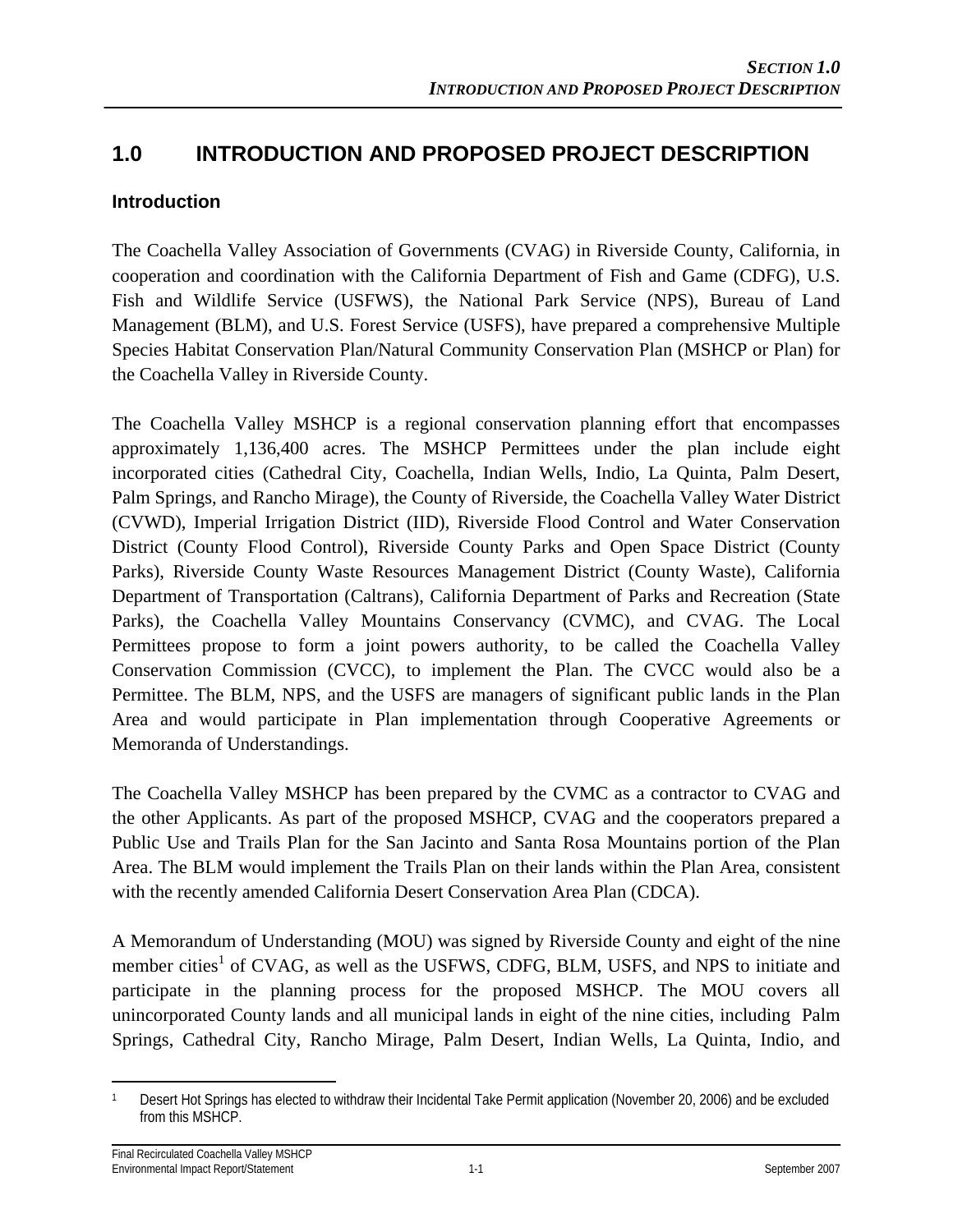Coachella. As an essential part of this effort, CVAG, participating agencies, and the EIR/EIS consultants collected a broad range of data and information on the physical, environmental, regulatory, and socio-economic conditions within the Coachella Valley Plan Area. The proposed Plan allocates responsibility for its management and implementation to local, County, State and Federal agencies, and autonomous public districts.

The Coachella Valley MSHCP is a comprehensive, multi-jurisdictional plan focusing on the conservation of Federal and State-listed species, other rare and sensitive species, and their habitats. An essential goal of the Plan would be to maintain ecological diversity within the rapidly urbanizing Coachella Valley. The proposed MSHCP and its associated Implementation Agreement (IA) would allow the Permittees to manage land use consistent with Plan Conservation Goals and Objectives, while maintaining a strong and sustainable environment for economic development in the region.

The proposed Plan would provide an MSHCP Reserve System and a detailed and adaptive implementation program. The Plan participants propose a local, consistent, and integrated approach to planning for the proposed Covered Species. The Plan also would streamline the development application review process throughout the Plan Area, resulting in predictable mitigation requirements and greater development certainty. Finally, the Plan would also provide permanent open space and recreational and educational opportunities consistent with the management objectives of the Plan.

This joint Environmental Impact Report/Statement (EIR/EIS) prepared pursuant to the California Environmental Quality Act (CEQA) and the National Environmental Policy Act (NEPA) provides a comprehensive assessment of the potential environmental impacts that could result from the implementation of the proposed MSHCP. It also provides local, County, State, and Federal decision-makers with an informational document that, in conjunction with the Plan, would be the basis for Permittees to determine whether to adopt the MSHCP.

The Plan and Final EIR/EIS were released in early 2006 for local jurisdiction approval. In June 2006, the City of Desert Hot Springs voted not to approve the Plan. The CVAG Executive Committee then rescinded its approval of the Plan and EIR/EIS certification and directed that the Plan be revised to remove Desert Hot Springs as a Permittee and reflect other project description modifications that had been suggested during public review. This Final Recirculated MSHCP and Final Recirculated EIR/Supplemental Final EIS implements these changes.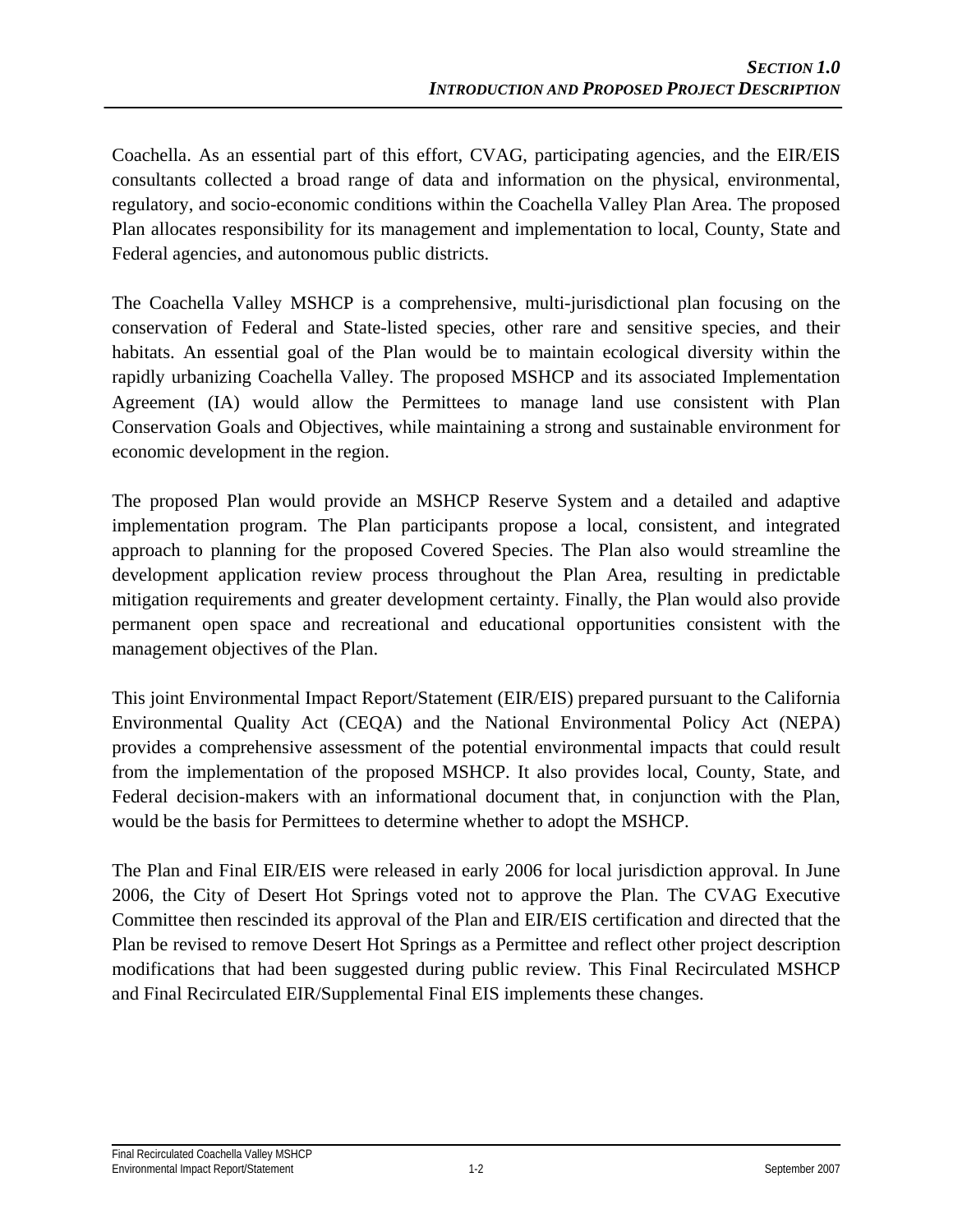## **1.1 Purpose and Need/Objectives of the MSHCP**

The Coachella Valley is characterized by extremes in topography. The desert floor of the Coachella Valley ranges in elevation from more than 150' below sea level at the southeast end to nearly 2,000' at the northwest end of the valley on the alluvial fans. The mountains surrounding the Coachella Valley range in elevation up to 10,804', with elevations on the southern side of the valley substantially higher than those on the north side. Variation in topography, soil, and climate across this elevational range creates habitats for a wide variety of animals and plants, including many that are rare or endemic to Southern California.

The Coachella Valley was largely associated with Native American villages and trails prior to the twentieth century. The Coachella Valley experienced rapid growth in the 1940s and 1950s, with the construction of residential country clubs and other recreational resorts. As the Coachella Valley continued to grow in ensuing years, species and their habitats were impacted by human activities. Several species that occur in the Coachella Valley have been listed as threatened or endangered. A number of other species have been proposed for listing or identified as candidates for listing. Riverside County's population is expected to double by 2020. SCAG forecasts show the County's population at approximately 3.5 million by 2030 and approximately 4.5 million by 2040 (SCAG). The population in the Coachella Valley alone is expected to increase to 456,971 persons by 2020.

Accommodating an increase in population of this magnitude in the County would involve the urbanization of thousands of acres of undeveloped land. Natural habitats once common and extensive in Southern California are in rapid decline. The burden of mitigating for the historic pattern of urbanization in Southern California now falls largely on Riverside County and the other property owners holding much of the last remaining intact habitats in the region. As development pressure has increased, so have conflicts between landowning interests and the State and Federal regulatory agencies charged with habitat protection associated with endangered, threatened, and/or candidate species.

The Plan is intended to address the conflicts over species/habitat conservation and economic development in Riverside County. A continuation of the current piecemeal process of listed species protection and habitat conservation could preclude the ability of creating sustainable Conservation Areas that would protect endangered and threatened species and the habitats upon which they rely. Thus, there is a need for a cohesive regional habitat conservation plan in the Coachella Valley.

The traditional project-by-project process for resolving conflicts between species preservation and development can involve a costly expenditure of time and money. Moreover, this piecemeal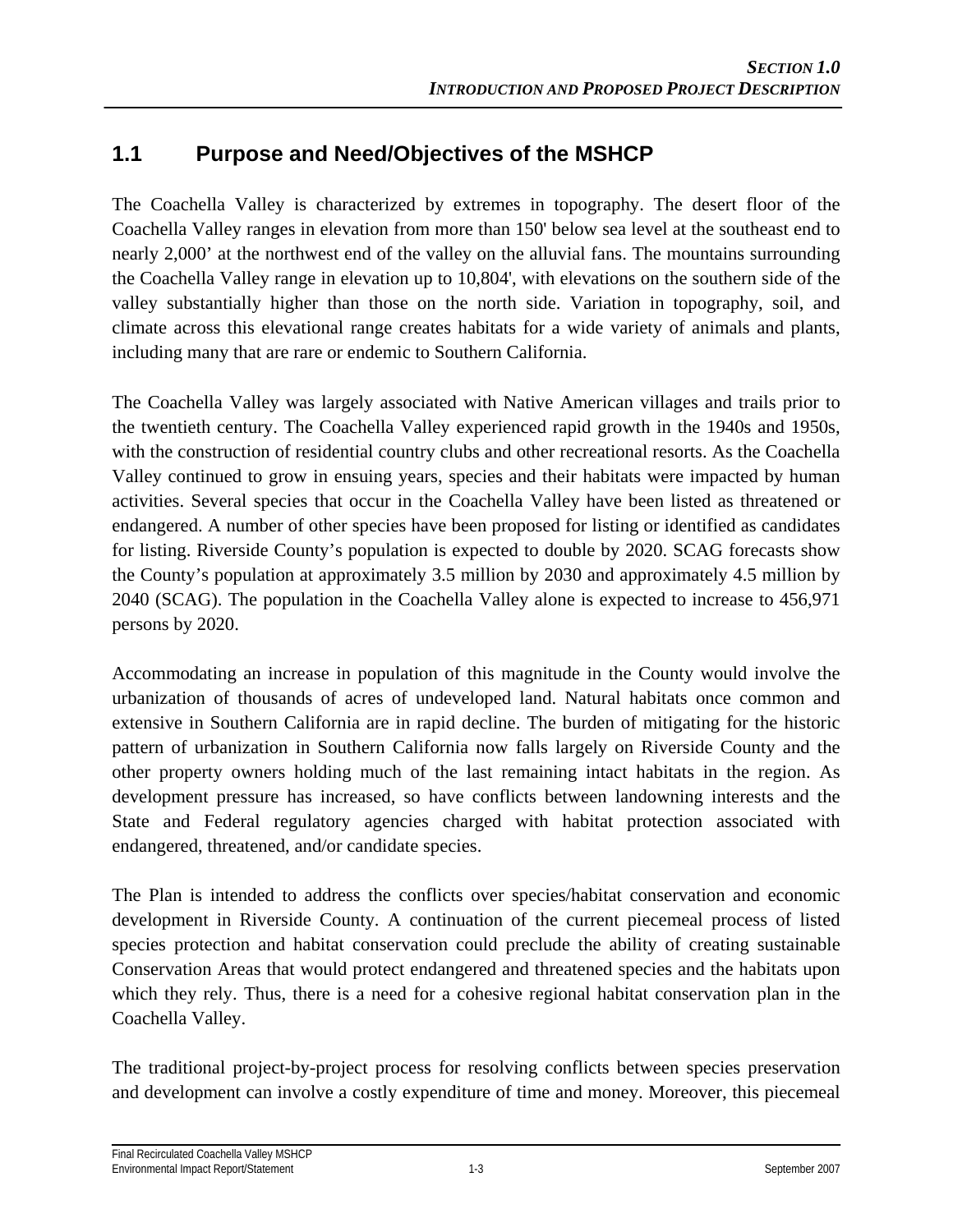process often results in uncoordinated preservation of scattered habitat areas set aside as mitigation for individual project impacts. These sometimes small, unconnected habitat areas may not necessarily guarantee the continued viability of species populations or ecosystem functions, which generally depend on large interconnected habitat areas designed and managed in a coordinated manner. The proposed MSHCP would replace the current piecemeal approach to project approval and mitigation with a coordinated, comprehensive approach based on the basic conventions of biological reserve design. This approach provides that project mitigation is directed to those areas most critical to maintenance of ecosystem function and species viability.

The proposed Plan addresses twenty-seven species native to this area of Riverside County that either have special status under the FESA and/or the CESA or species that are likely to become listed during the term of the Permit. These include species that are listed as "endangered" or "threatened" under the FESA or that have been "proposed" or are "strong candidates" for such listing. Additionally, twenty-seven natural communities are included in the MSHCP. This ecosystem or natural community based approach protects general biological diversity in the Plan Area, resulting in healthier ecosystems, reduces conflicts with development activities, and reduces the potential for additional species to be listed in the future.

Each Permittee participating in the proposed Plan Area would be a signatory to the IA, which is an obligation among the individual Permittees, CDFG, and USFWS. Upon issuance of the Permit, the Permittees would be granted Take Authorization for otherwise lawful actions, such as development, that may result in Take. Local Permittees would be required to ensure future development is consistent with the MSHCP. Authority for the issuance of Federal and State Take Authorizations is set forth in section  $10(a)(1)(B)$  of the FESA and Section 2835 of the California Fish and Game Code, respectively.

## **1.1.1 Purpose and Need (USFWS and BLM)**

## **Purpose (USFWS)**

The purpose for which this EIS is being prepared for USFWS is to analyze the impacts of the Proposed Action and other alternatives in response to the application of an Incidental Take Permit for the species related to activities that have the potential to result in take, pursuant to section  $10(a)(1)(B)$  of the FESA and its implementing regulations and policies.

The specific purpose of the Proposed Action:

• To protect, conserve, and enhance species and associated habitats for the continuing benefit of the people of the United States.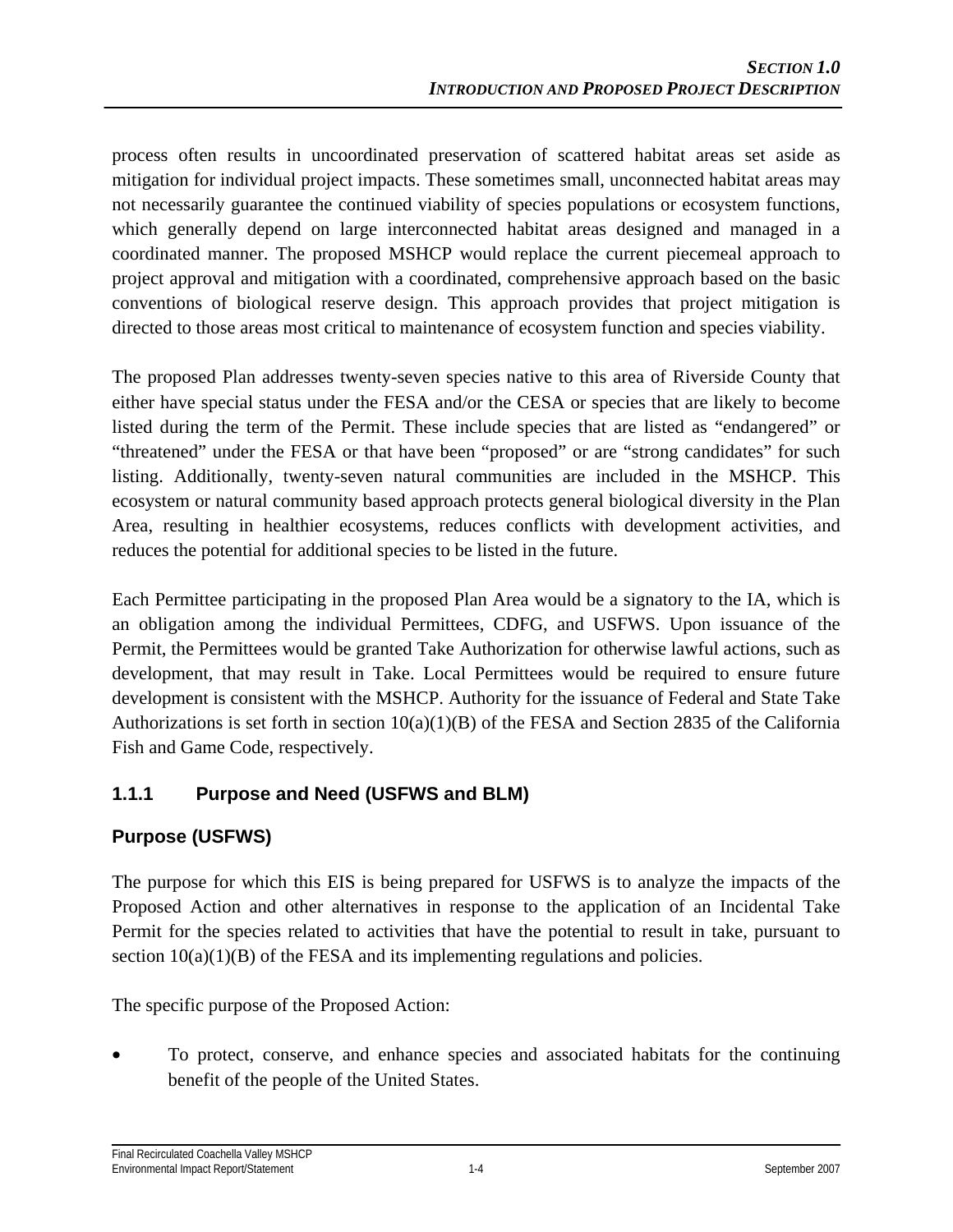- To provide a means and take steps to conserve the ecosystems depended on by species.
- To ensure the long-term survival of species through protection and management of the species and associated habitats.
- To ensure compliance with the FESA, NEPA, and other applicable Federal laws and regulations.

#### **Need**

The need for the USFWS's proposed action is based on the potential that activities proposed by the Applicants could result in the Take of species, thus providing the impetus for an Incidental Take Permit.

#### **Purpose (BLM)**

The purpose for which this EIS is being prepared for BLM is to analyze the impacts of the Proposed Action as it relates to the Santa Rosa and San Jacinto Mountain Trails Plan and other alternatives. The Public Use and Trails Plan element of the MSHCP for the Santa Rosa and San Jacinto Mountains constitutes an implementation action affecting public lands for which the BLM is proposing to issue a separate Record of Decision upon approval of the MSHCP by the Permittees.

The specific purpose of the proposed action as it relates to the Trails Plan is to:

- Provide opportunities for public use of the lands within the Santa Rosa and San Jacinto Mountain Conservation Area, including the development, use, and maintenance of trails and areas for hiking, equestrian, and mountain bike use.
- Ensure compliance with the FESA, NEPA, and other applicable Federal laws and regulations.

#### **Need**

The need for BLM is to address the Santa Rosa and San Jacinto Mountain Trails Plan in this EIS and provide the basis of approval.

#### **1.1.2 Project Objectives (Permittees)**

The overall goals and objectives of the MSHCP are to enhance and maintain biological diversity and ecosystem processes while allowing future economic growth within the Coachella Valley.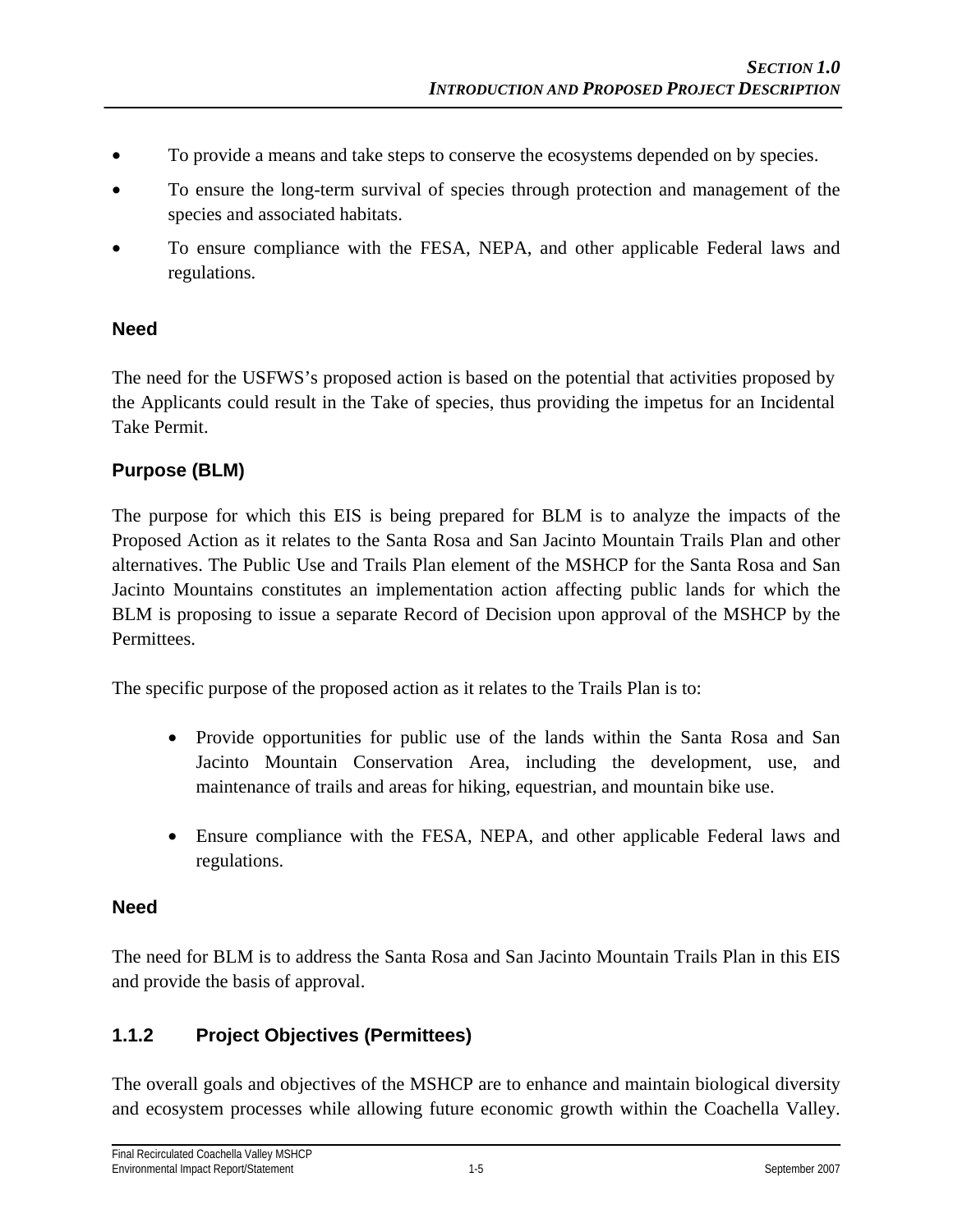This goal would allow preservation of a quality of life characterized by well-managed and wellplanned growth integrated with an associated open-space system. The primary goals and objectives of the MSHCP are to:

- Obtain permits from the Wildlife Agencies to Authorize take for the Covered Activities.
- Protect Core and Other Conserved Habitat for 27 proposed Covered Species and 27 natural communities, maintain the Ecological Processes to keep the Core Habitat viable and link core habitat to maximize the conservation value of the land within the Coachella Valley.
- Improve the future economic development in the Plan Area by providing an efficient, streamlined regulatory process through which development can proceed in an efficient way. The proposed Plan is intended to provide a means to standardize mitigation/ compensation measures for the Covered Species so that, with respect to public and private development actions, mitigation/compensation measures established by the Plan will concurrently satisfy applicable provisions of Federal and State laws pertaining to species protection.
- Provide for permanent open space, community edges, and recreational opportunities, which contribute to maintaining the community character of the Coachella Valley.

## **1.1.3 Purpose of the Joint EIR/EIS**

Based upon the initial environmental review process it was determined that the approval and implementation of the proposed MSHCP and issuance of Take Authorizations could result in significant environmental impacts. Therefore, preparation of an EIR/EIS is necessary.

This joint EIR/EIS evaluates the potential for environmental effects from the proposed Project. This EIR/EIS has been prepared in compliance with CEQA and NEPA. Joint environmental documents are permitted and encouraged under both CEQA and NEPA. For this joint document, both CEQA and NEPA terminology is used, generally with CEQA being listed first.

This joint EIR/EIS is an informational document intended to provide public decision makers, responsible or other interested agencies, and the general public with an assessment of the potential environmental impacts associated with implementation of the proposed MSHCP. This document evaluates the potential environmental consequences and impacts associated with implementation of the proposed MSHCP; evaluates the alternatives at an equal level of detail, provides mitigation measures for environmental effects identified as significant; addresses cumulative and growth inducing effects that could result from implementation of the proposed MSHCP; and provides enough data to enable decision-makers to make an informed decision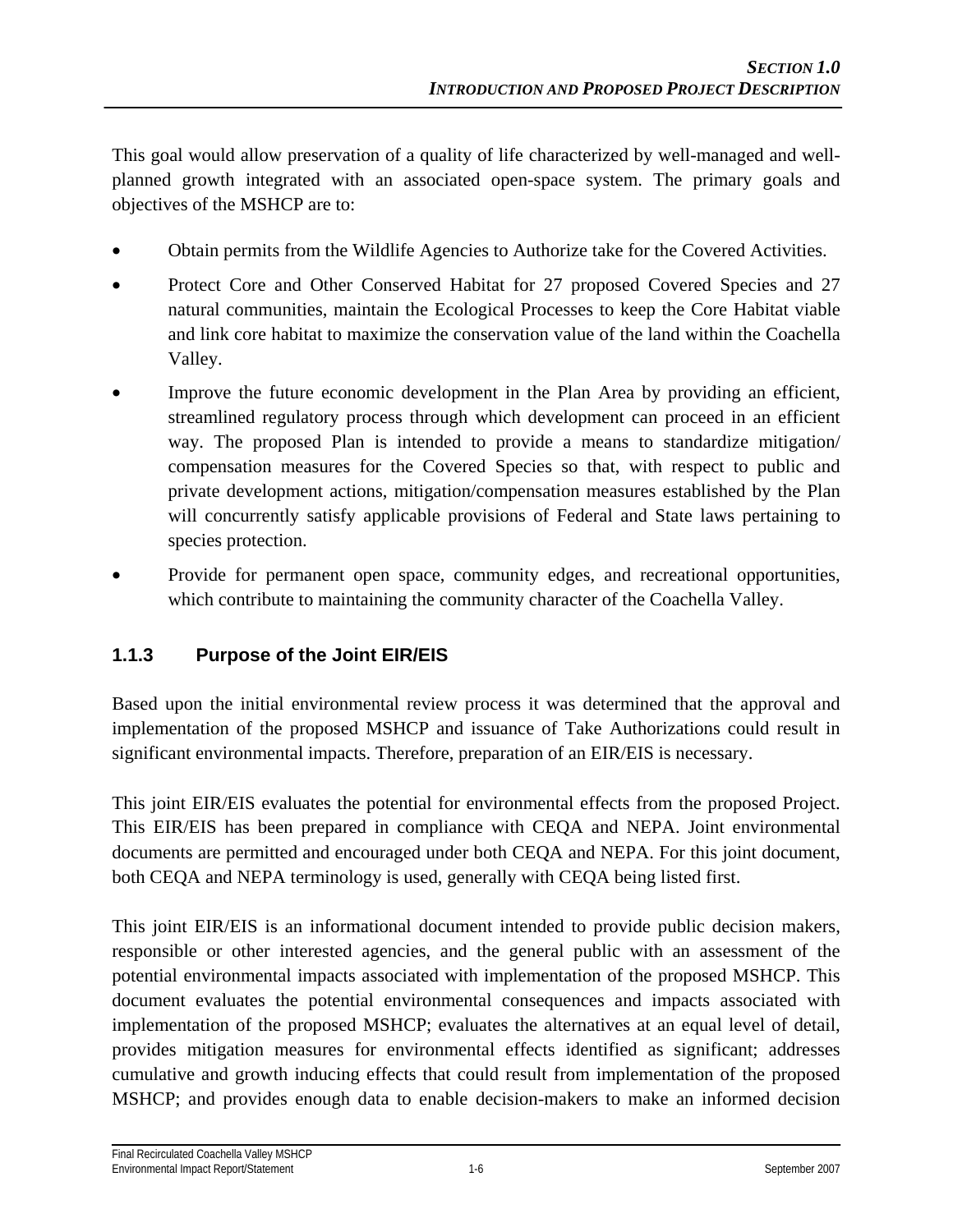whether to approve the proposed MSHCP. This Final Recirculated EIR/Supplemental Final EIS document also incorporates corrections, revisions and limited additional information, as well as the incorporation of a revised Trails Plan alternative as a consequence of input from public agencies and other interested parties.

As required by both CEQA and NEPA, lead and responsible agencies must be identified, if possible, to review, comment, and approve of the environmental document. CVAG is the Lead Agency for CEQA and the USFWS is the Lead Agency (with BLM as a Cooperating Agency) under NEPA. Eight of the nine incorporated cities within the proposed MSHCP Plan Area (Cathedral City, Coachella, Indian Wells, Indio, La Quinta, Palm Desert, Palm Springs, and Rancho Mirage), the County of Riverside, CVWD, IID, County Flood Control, County Parks, County Waste, California Department of Transportation, State Parks, CVMC, and the CVCC are Responsible Agencies under the MSHCP.

**State and Federal Incidental Take Permits:** In lieu of the current case-by-case development review process, as it relates to biological resources, the proposed action is meant to provide a comprehensive biological resource conservation strategy that provides adequate assurance of habitat conservation and long-term viability and protection of Covered Species. At the same time, the action also provides the basis for the issuance of State and Federal Incidental Take permits for species covered by the Plan. Federal authority for the issuance of an Incidental Take permit is set forth in section  $10(a)(1)(B)$  of the FESA and State authority is set forth in Section 2800 et seq. of the California Fish and Game Code (see below).

# **1.2 Lead Agencies: CVAG and USFWS**

The CVAG and the USFWS are the local and Federal lead agencies, respectively, responsible for the preparation of this EIR/EIS. CVAG's mailing address is: 73-710 Fred Waring Drive, Suite 200, Palm Desert, CA 92260. CVAG Contact: Katie Barrows, Director of Environmental Resources, Phone: (760) 346-1127; FAX (760) 340-5949. USFWS's mailing address is: 6010 Hidden Valley Road, Carlsbad, CA 92011 Phone: (760) 431-9440; FAX: (760) 431-9624. USFWS Contact: Therese O'Rourke.

# **1.3 Responsible and Cooperating Agencies**

Numerous Responsible and Cooperating Agencies are also associated with the development and implementation of the Plan, as well as the review of this EIR/EIS. The authority of Responsible Agencies that may have responsibility for carrying out or approving a project and for complying with CEQA is limited to that part of the project that they will be called upon to carry out or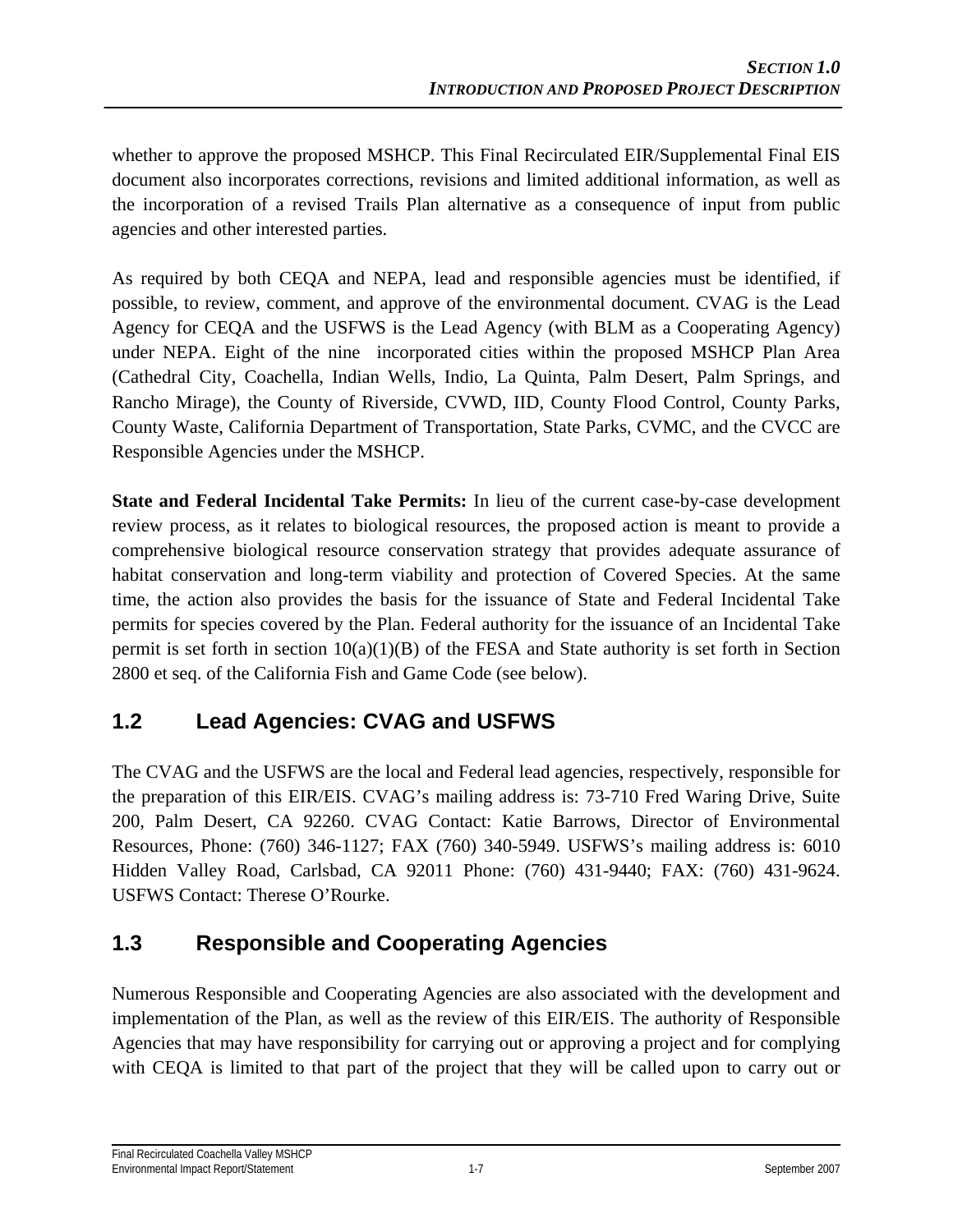approve. (Public Resources Code Sections 21104(c), 21153(c); CEQA Guidelines Sections 15041(b), 15042).

The Code of Federal Regulations (CFR) for the NEPA identify a Cooperating Agency as one that may be any Federal or State agency other than the non-Permittee Lead Agency that has discretionary authority over the proposed action, jurisdiction by law, or special expertise with respect to the environmental impacts expected to result from the proposed action (40CFR 1501.6). Responsible and Cooperating Agencies include the BLM, California Regional Water Quality Control Board, South Coast Air Quality Management District, CDFG, and local Native American Tribes.

## **1.4 CEQA AND NEPA Requirements**

**California Environmental Quality Act:** Requirements for environmental review and analysis in California are established by the CEQA as set forth in Public Resources Code 21000 et seq. and the CEQA Guidelines (14 Cal. Reg. 15000 et seq.). This Final Recirculated EIR/Supplemental Final EIS document has been prepared in compliance with CEQA and the State CEQA Guidelines.

CEQA provides that if the EIR identifies significant environmental impacts that cannot be mitigated, the Lead Agency must prepare a "Statement of Overriding Consideration", if it wishes to approve and implement the MSHCP. The Statement must demonstrate that the benefits of the Plan would outweigh the significant environmental impacts likely to result from Plan implementation.

**National Environmental Policy Act:** Requirements for environmental review and analysis on the Federal level are established by NEPA of 1969, which is administered by the Council of Environmental Quality (CEQ). The implementation of the Federal environmental review process is further set forth in the CEQ Regulations (40 CFR 1500-1508).

This Final Recirculated EIR/Supplemental Final EIS document has been prepared in compliance with section  $102(2)(c)$  et seq. of NEPA and the provisions of the CEQA, including 40 CFR 1502.1-1502.25. This integrated EIR/EIS document also complies with 40 CFR 1500.4(0) and 40 CFR 1500.5(i) with regard to reducing paperwork and delay in conducting environmental review, and with 40 CFR 1502.4(c) as to type.

## **1.5 MSHCP Planning and Regulatory Environment**

In the Coachella Valley MSHCP Plan Area, the planning and regulation of land use and development is directed by Riverside County and eight of the nine member cities of CVAG.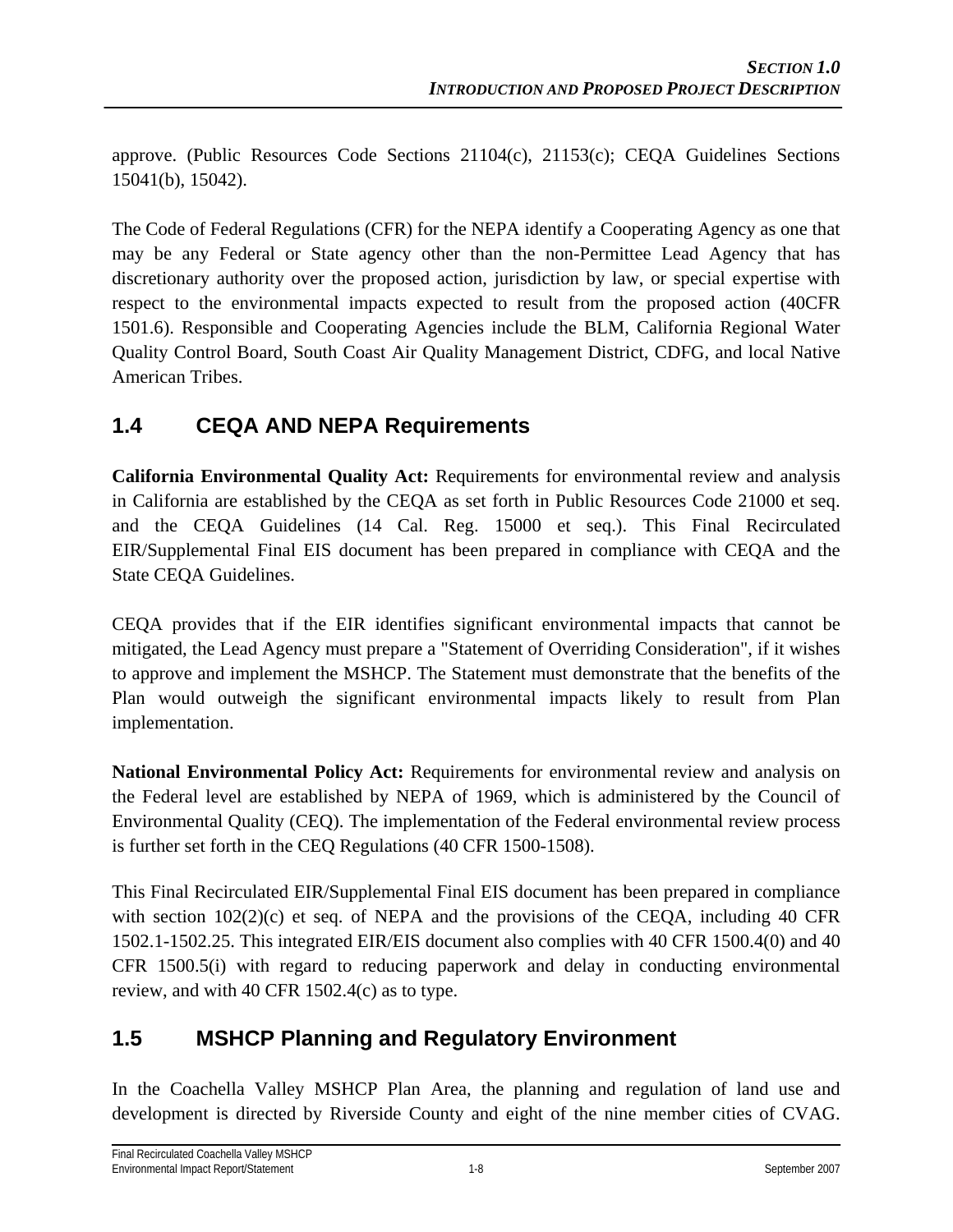Development regulation is also affected by the management and regulatory authority of the various districts providing water, sewer, and flood control facilities and services. Each city and the county have their own General Plans and Zoning Ordinances, which regulate development in their respective jurisdictions. Water, sanitary sewer, and flood control districts support, protect, or otherwise facilitate development.

Precedents for coordinated management and regulation have already been well established in the Coachella Valley, and include conservation planning and implementation of the single-species Habitat Conservation Plan (HCP) for the Coachella Valley fringe-toed lizard (*Uma inornata*) in 1985. CVAG has also coordinated two other important regulatory and management programs, including the Coachella Valley Area Transportation System (CVATS) Plan and its associated Transportation Uniform Mitigation Fee (TUMF) program, and the regional Air Quality Management Plan for PM10.

### **Local Plans and MSHCP Implementation**

A variety of local plans currently regulate or otherwise affect land use within the Plan Area. These include the various General Plan and Zoning Ordinances of CVAG member jurisdictions, the BLM CDCA Plan, the USFWS Bighorn Sheep Recovery Plan, the CVWD Water Management Plan, and CVWD and County flood control plans covering various portions of the Plan Area. The implementation of the proposed MSHCP by the parties would be accomplished through the adoption of the Plan and its IA, and through the Local Permittees adoption of a resolution or ordinance, as set forth in the IA.

#### **MSHCP Regulatory Environment**

The proposed Coachella Valley MSHCP has been designed to serve as a multiple species HCP pursuant to the FESA, and as a Natural Community Conservation Plan (NCCP) under the NCCP Act of 2002. **A**pproval and execution of the associated IA would allow the USFWS and CDFG to issue Take Authorization to signatories of the IA. Issuance of Take Authorizations to local, county, and State jurisdictions would allow Plan participants to implement land use decisions and critical public infrastructure projects that are consistent with the proposed MSHCP without the need for project-by project review and permitting by USFWS or CDFG.

A local streamlined approach to planning for endangered, threatened, and sensitive species and their habitats is set forth in the Plan. It would result in greater economic development certainty and provide for and maintain biological diversity by creating an interconnected MSHCP Reserve System in the proposed Plan Area. The Plan also would provide for the immediate and long-term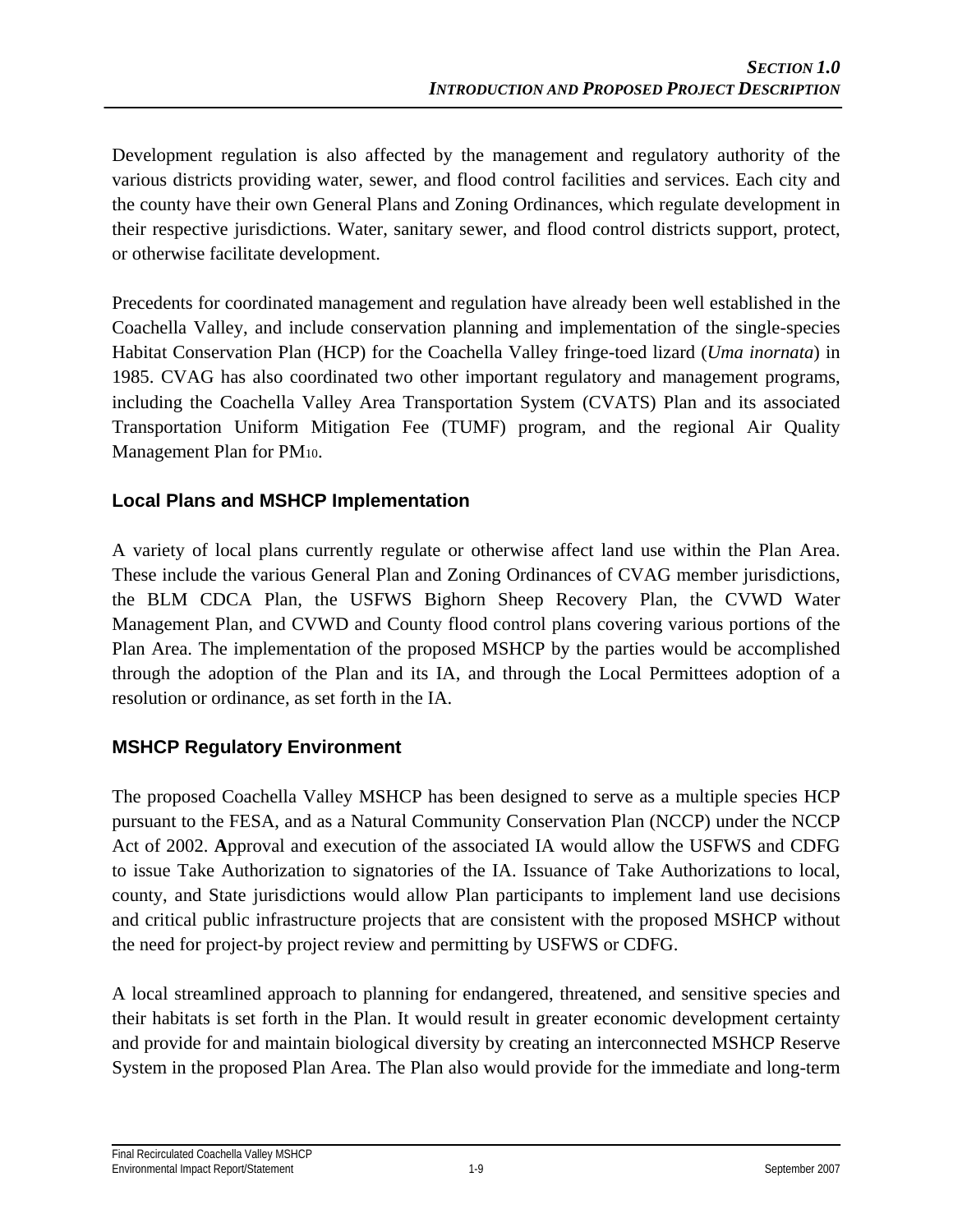provision and protection of open space and recreational opportunities that would be developed in conformance with the Conservation Goals and Objectives of the Plan.

### **Federal Regulations**

The Federal Endangered Species Act of 1973 (16 U.S.C. 1531 et seq.) is meant to ensure that actions or activities subject to Federal regulation shall not jeopardize the continued existence of endangered or threatened species, or result in the destruction or adverse modification of the critical habitat of such species. FESA also requires setting forth the means by which identified species shall be protected and the enforcement measures which may be brought to bear to assure all necessary measures are fully implemented.

Section 4 of the FESA sets forth the listing process, requirements for designating "critical habitat," and requirements for preparation of recovery plans. Section 7 of the FESA requires all Federal agencies to consult with the USFWS or the National Marine Fisheries Service (NMFS) before taking any action that may affect a listed species to ensure that the action will not jeopardize the continued existence of the species or adversely modify designated critical habitat.

Section 9 of the FESA prohibits the unauthorized Take of species listed as threatened or endangered, unless otherwise specifically authorized by regulation. Take, as defined by the 1973 FESA, means "…to harass, harm, pursue, hunt, shoot, wound, kill, trap, capture, or collect, or to attempt to engage in any such conduct." In the 1982 amendments to FESA, section 10 allows for the Incidental Take of endangered and threatened species by non-Federal entities. FESA defines Incidental Take as Take that is "…incidental to, and not the purpose of, the carrying out of an otherwise lawful activity." Prior to 1982, non-Federal parties undertaking otherwise lawful activities that were likely to result in Take of listed species risked violating the provisions of section 9 and had no recourse under the law for exemption. Until that time, only Take occurring during scientific research or conservation actions could be authorized under FESA. The Incidental Take permit process was established under section  $10(a)(1)(B)$  of the FESA precisely to resolve this difficulty.

Section  $10(a)(2)(A)$  of the FESA requires an applicant for an Incidental Take permit to submit a "Conservation Plan" or "Habitat Conservation Plan (HCP)." Preparation of this proposed MSHCP complies with this requirement. As outlined in the *Habitat Conservation Planning and Incidental Take Permit Processing Handbook*, published by the USFWS and the NMFS in November 1996, under section 10(a)(2)(A) of the FESA, and Federal regulation [50 CFR 17.22(b)(1), 17.32(b)(1), and 222.22], a conservation plan submitted in support of an Incidental Take permit application must detail the following information: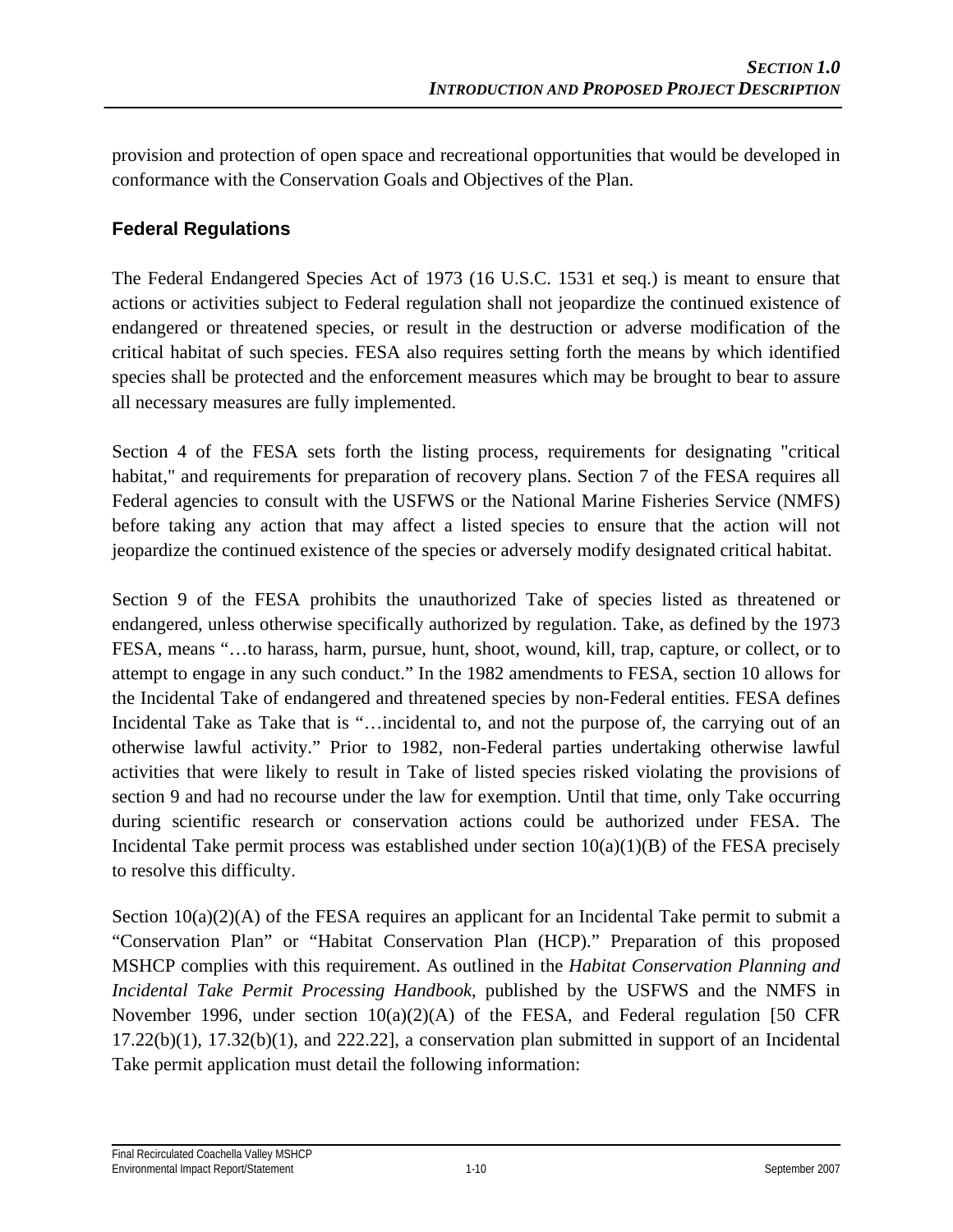- Impacts likely to result from the proposed taking of the species for which permit coverage is requested;
- Measures the applicant would undertake to monitor, minimize, and mitigate such impacts;
- Funds that would be made available to undertake such measures and the procedures to deal with unforeseen circumstances;
- Alternative actions the applicant considered that would not result in Take, and the reasons why such alternatives are not being utilized; and
- Additional measures that the USFWS may require as necessary or appropriate for purposes of the plan.

The USFWS and NMFS published a final addendum to the HCP Handbook on June 1, 2000 (65 FR 35242). This addendum, also known as the Five-Point Policy guidance, provides clarifying guidance for the two agencies in conducting the Incidental Take permit program and for those applying for an Incidental Take permit under section  $10(a)(1)(B)$  of the FESA. Developed to promote efficiency and nationwide consistency within and between the USFWS and NMFS, and to improve the HCP program, the five components addressed in the policy are: (1) biological goals, (2) adaptive management, (3) monitoring, (4) permit duration, and (5) public participation.

Section  $10(a)(1)(B)$  of the FESA authorizes the USFWS to issue permits pursuant to section  $10(a)(1)(B)$  for the Incidental Take of species listed as threatened and endangered. Congress also intended for unlisted species to be addressed in HCPs:

*Although the conservation plan is keyed to the permit provisions of the Act, which only apply to listed species, the Committee intends that conservation plans may address both listed and unlisted species. In the event that an unlisted species addressed in the approved conservation plan subsequently is listed pursuant to the Act, no further mitigation requirements should be imposed if the conservation plan addressed the conservation of the species and its habitat as if the species were listed pursuant to the Act.* (Source: H.R. Report No. 97-835, 97th Congress, Second Session; and 50 FR 39681-39691)

On February 23, 1998 (63 FR 8859), the USFWS and NMFS published the "No Surprises" final rule that revised parts 17 (USFWS) and 222 (NMFS) of Title 50 of the Code of Federal Regulations (CFR), which was necessary to implement the HCP assurances. This rule provides that, as long as the HCP is being properly implemented, the Federal government would not require any additional lands or money from the Permittee(s) in the event of unforeseen changed circumstances and that additional measures to mitigate reasonably foreseeable changed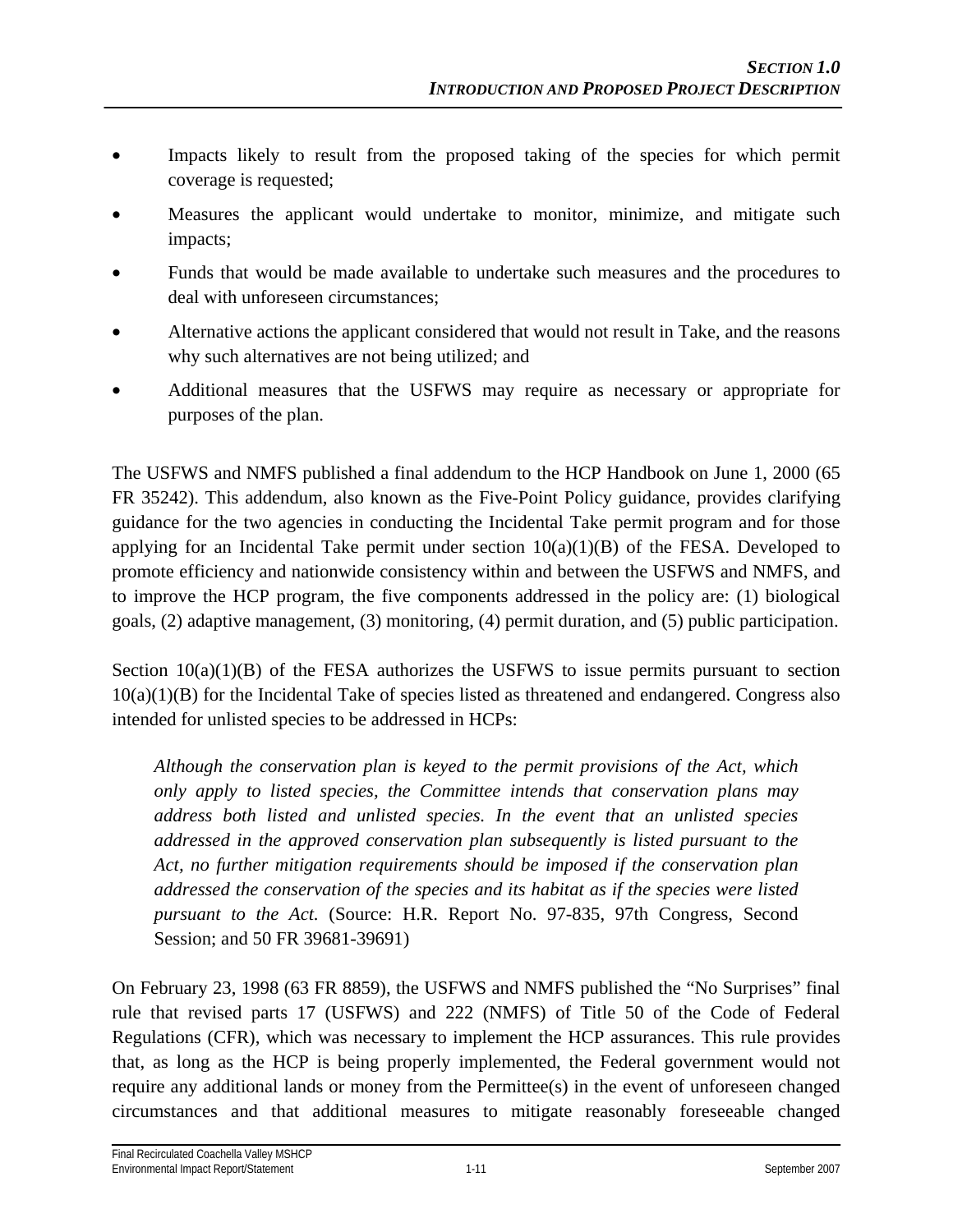circumstances would be limited to those changed circumstances specifically identified in the HCP (and only to the extent of the mitigation specified). Changed Circumstances and No Surprises are described further in Section 6.8 of the proposed MSHCP.

### **State Regulations**

Section 2080 of the California Fish and Game Code (CFGC) prohibits the Take of species listed under the CFGC as candidate, threatened, or endangered species. CFGC Section 1908 prohibits the Take, possession, or sale of rare or endangered native plants. CFGC Section 3503 prohibits the Take, possession, or needless destruction of the nest or eggs of any bird. CFGC Section 3503.5 prohibits the Take, possession, or destruction of any birds-of-prey or their nests or eggs. The NCCP Act, CFGC Section 2800, et seq., identifies the process and standards for NCCPs. CFGC Section 2835 authorizes CDFG to permit the Take of any Covered Species whose conservation and management are provided for in an NCCP approved by the CDFG. This includes listed (threatened or endangered) and unlisted species.

The State legislature found that NCCPs are an effective tool in protecting California's natural diversity, and they would reduce conflicts between efforts to protect the State's wildlife heritage and the reasonable use of natural resources for economic development. The legislature further found that development of NCCPs:

- Promotes coordination and cooperation among public agencies, landowners, and other private interests;
- Provides a mechanism by which landowners and development proponents can effectively address concerns about cumulative impacts;
- Promotes conservation of unfragmented habitat areas;
- Promotes multiple-species and multiple-habitat management and conservation;
- Provides one option for identifying and ensuring appropriate mitigation that is roughly proportional to impacts on fish and wildlife; and,
- Promotes the conservation of broad-based natural communities and species diversity.

NCCPs provide for regional or area-wide protection and perpetuation of plants, animals, and their habitat, while allowing compatible land use and economic activity. They are a cooperative planning process that involves local, State, and Federal agencies and the public, including landowners, in the proposed MSHCP Plan Area. The NCCP Act, as amended, CFGC section 2830(e), provides for the CDFG to authorize the Incidental Take of identified species for NCCPs that are developed pursuant to a planning agreement entered into before January 1, 2001.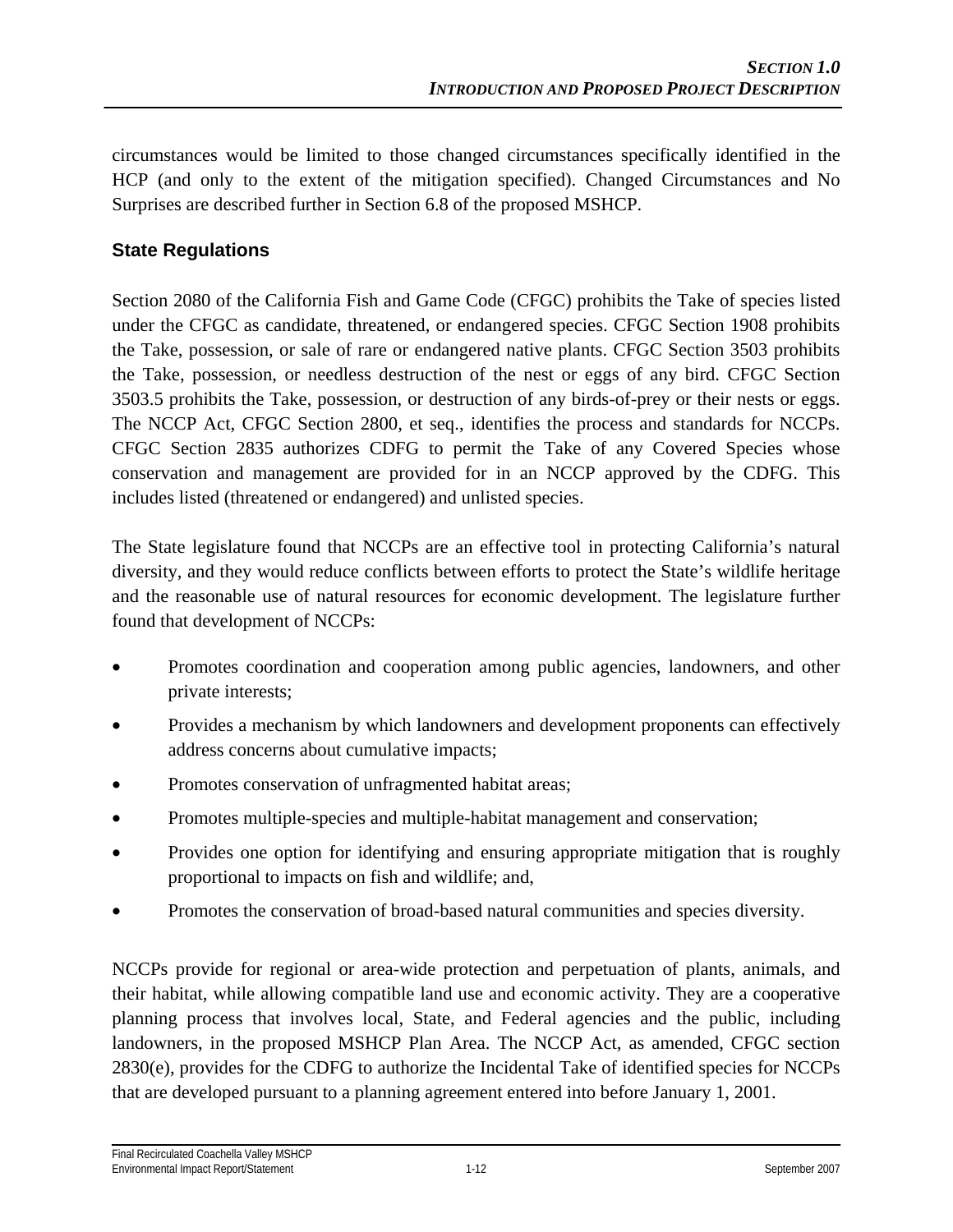CFGC section 2820(f) authorizes the CDFG to provide assurance to Plan participants commensurate with long-term conservation assurances and associated implementation measures pursuant to the approved plan and further states:

*When providing assurances pursuant to this subdivision, the department's determination of the level of assurances and the time limits specified in the implementation agreement for assurances may be based on localized conditions and shall consider all of the following:* 

- *The level of knowledge of the status of the Covered Species and natural communities.*
- *The adequacy of analysis of the impact of Take on Covered Species.*
- *The use of the best available science to make assessments about the impacts of Take, the reliability of mitigation strategies, and the appropriateness of monitoring techniques.*
- *The appropriateness of the size and duration of the plan with respect to quality and amount of data.*
- *The sufficiency of mechanisms for long-term funding of all components of the plan and contingencies.*
- *The degree of coordination and accessibility of centralized data for analysis and evaluation of the effectiveness of the plan.*
- *The degree to which a thorough range of foreseeable circumstances are considered and provided for under the adaptive management program.*
- *The size and duration of the plan.*
- *If there are unforeseen circumstances, additional land, water, or financial compensation or additional restrictions on the use of land, water, or other natural resources shall not be required without the consent of plan participants for a period of time specified in the implementation agreement, unless the department determines that the plan is not being implemented consistent with the substantive terms of the implementation agreement.*

## **1.6 Summary of the Proposed Project and Relationship to Other Plans**

The MSHCP Joint EIR/EIS sets forth the anticipated environmental consequences of implementing the proposed Plan. CVAG is the local Lead Agency for CEQA, and the USFWS is the Federal Lead Agency (with BLM as a Co-Lead Agency) under NEPA. As discussed in Section 4, the proposed Plan would benefit from many of the policies and programs currently being implemented under the General Plans and other regulatory documents of the Plan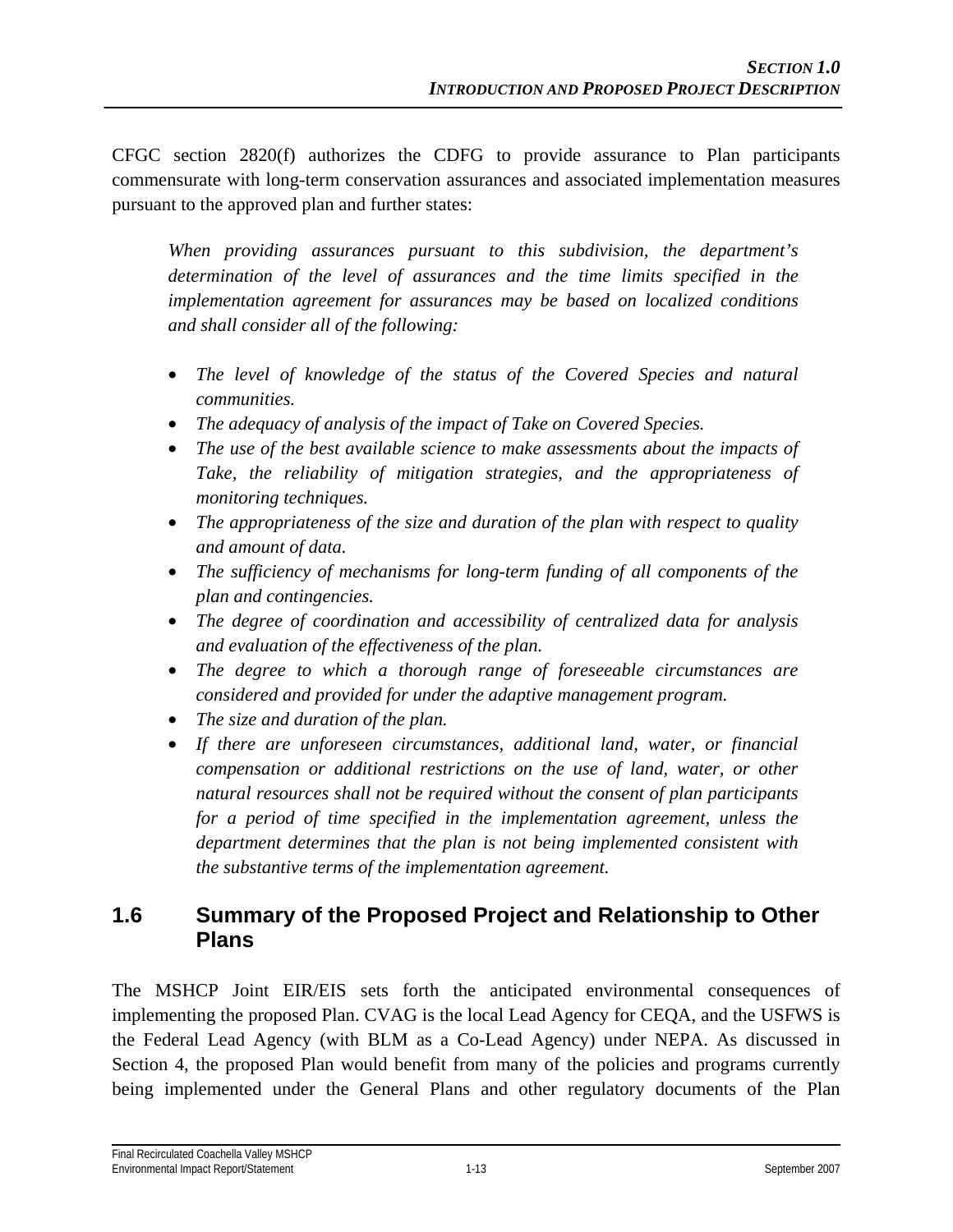signatories. The proposed Plan also includes the aforementioned IA, which is a separate document but is integral to the Plan and its effective implementation.

### **Summary of MSHCP Project**

The Coachella Valley is the western-most extension of the Colorado River subunit of the Sonoran Desert and has unique and diverse habitats that support many highly specialized species of plants and animals. The primary components of the proposed MSHCP are set forth below:

- 1) Commitments by local, State and Federal governments to implement the MSHCP. Incorporation of lands into the proposed Reserve System by USFWS, BLM, NPS, and the USFS; and by the CDFG, California Department of Parks and Recreation, Coachella Valley Mountains Conservancy, CVAG member cities, County of Riverside, and local and private conservation lands. Other agencies, including but not limited to special districts, are also among the Permittees and signatories to the Plan and IA.
- 2) Land acquisition and management strategies to be implemented by the United States, State of California, and local government on lands located throughout the Plan Area, and the inclusion of existing public and quasi-public lands.
- 3) Permanent protection and management of habitats and populations of plant and animal species conserved in the Coachella Valley Plan Area by the MSHCP. Take permits would be issued in exchange for the implementation of an integrated conservation strategy and maintenance of the proposed Preserve System under the multiple species MSHCP.
- 4) Seek issuance of Take Permits from FWS under the FESA and the CDFG under the NCCP Act, in response to permit applications by CVAG to allow its member jurisdictions and other Plan signatories to Take Federal and State listed species and to provide assurances regarding other species conserved by the MSHCP; for CEQA analysis purposes, mitigation by land use or development, which disturbs Covered Species' habitats and natural communities included in the Plan.
- 5) Incorporation of BLM amendments to the California Desert Conservation Area Plan into the MSHCP, and consideration of any other actions by other Federal or State agencies, including wildlife management plans, addressed in the EIS/EIR that are necessary or appropriate to implement the MSHCP (also see following section).

#### **Relationship of the MSHCP to Other Plans**

A wide range of other regulatory plans and programs relevant to this Plan include the adopted general plans by the permit Applicants, various land use and resource management plans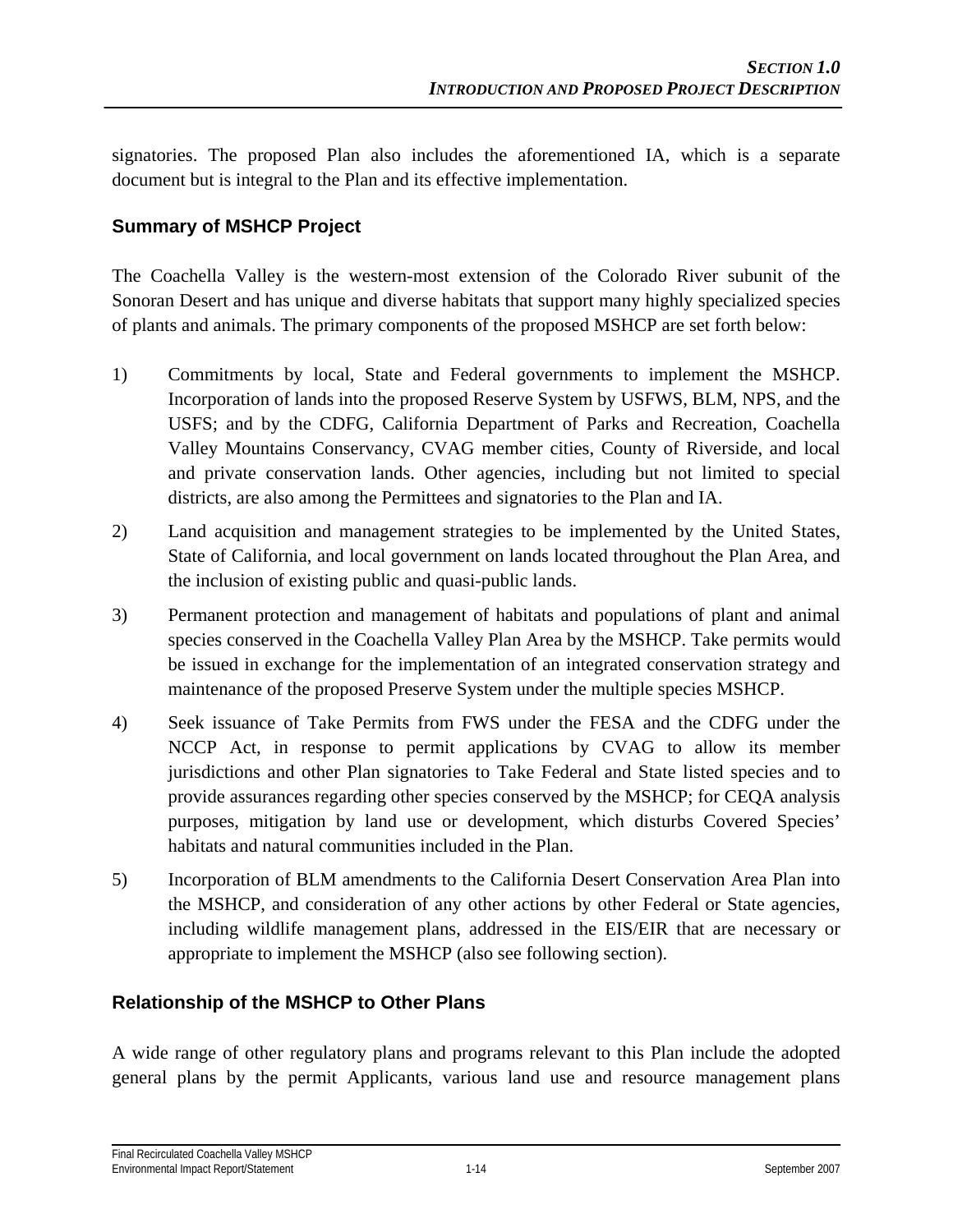governing State and Federal lands in the Plan area, species management plans approved by State and/or Federal agencies, and habitat conservation plans in adjoining or overlapping areas.

Section 65350 et seq. of the California Government Code requires each city and county in California to prepare and adopt "…a comprehensive, long-term general plan for the physical development of the city or county." The plan must contain seven mandated elements, including conservation, open space, and land use elements. Habitat conservation is cited in the Government Code in connection with three of the mandatory general plan elements. The general plan of each of the permit Applicants addresses the issue of sensitive species and habitat protection in the appropriate elements.

In addition to identifying conservation needs on private lands within the Plan Area, the Plan also identifies existing State and Federal public lands with important habitat values as conservation areas for the species and natural communities covered by the Plan. The Plan references the management prescriptions and conservation measures in existing management plans for these areas, where appropriate, and recommends additional management prescriptions and conservation measures for these areas where needed. These management prescriptions and conservation measures are proposed to be adopted and implemented by the relevant State or Federal agency.

Relevant plans considered in the preparation of this MSHCP are listed below.

#### **Bureau of Land Management**

#### *California Desert Conservation Area Plan*

The California Desert Conservation Area (CDCA) Plan (1980), as amended, provides long-range guidance for the management of public lands of the California Desert by the BLM. The goal of the CDCA is to provide for the use of public lands and resources of the CDCA in a manner that enhances wherever possible—and which does not diminish, on balance—the environmental, cultural, and aesthetic values of the Desert and its productivity.

In 1996, the BLM signed an MOU along with nine Coachella Valley cities, the County of Riverside, and State and other Federal agencies to initiate preparation of the MSHCP. The CDCA Plan Amendment for the Coachella Valley (2002) was developed in tandem with the MSHCP in order to provide the framework for implementation actions on public lands which would support a landscape-level approach to conservation and provide for community needs. The recovery strategy for Peninsular bighorn sheep approved through the Plan Amendment identifies methods to be used in combination to avoid, reduce, or mitigate disturbance to bighorn sheep, including voluntary avoidance programs, closures, seasonal restrictions, and permit stipulations and mitigations. The Public Use and Trails Plan element of the MSHCP for the Santa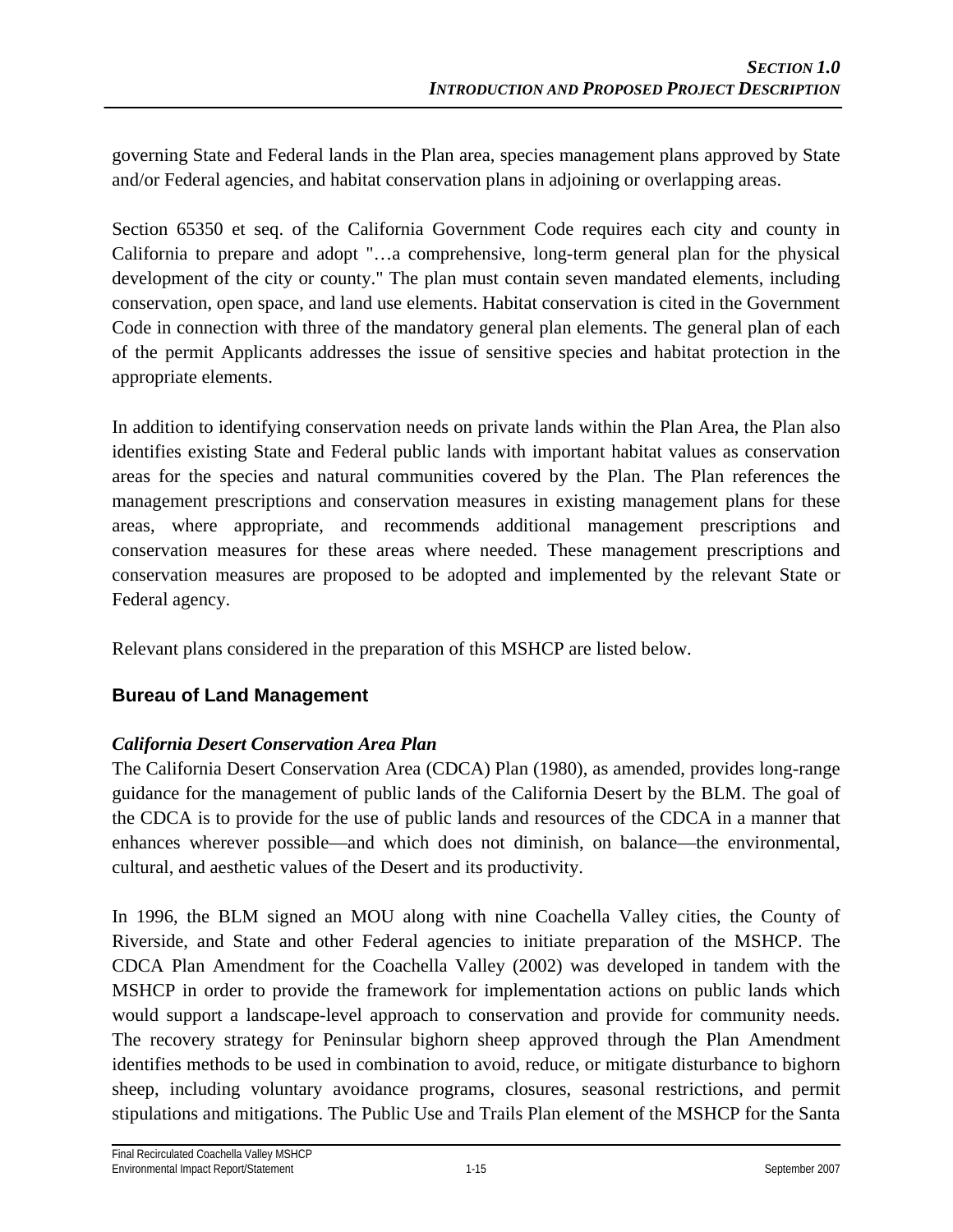Rosa and San Jacinto Mountains constitutes an implementation action affecting public lands for which the BLM is proposing to issue a separate Record of Decision upon approval of the MSHCP by the Permittees.

The Northern and Eastern Colorado Desert Coordinated Management Plan (2002) and West Mojave Desert Coordinated Management Plan (in progress)—amendments to the CDCA Plan affect public lands in the eastern and northern portions of the MSHCP area, respectively. The primary purpose of these amendments has been to develop specific management prescriptions for wildlife species and habitats on Federal lands, providing in particular for the recovery of the desert tortoise.

#### *Santa Rosa and San Jacinto Mountains National Monument Management Plan*

The Santa Rosa and San Jacinto Mountains National Monument Management Plan (2004) was prepared by the BLM and USFS in accordance with the Monument's establishing legislation (Public Law 106351, October 24, 2000). All land use allocations for public lands approved through the CDCA Plan (1980), as amended, were carried forward into the National Monument Plan, including the recovery strategy for Peninsular bighorn sheep. Proposed implementation actions for BLM-managed lands identified in the Public Use and Trails Plan element of the MSHCP for the Santa Rosa and San Jacinto Mountains constitute the trails management plan for the National Monument.

#### *ACEC and Special Area Plans*

Areas of Critical Environmental Concern (ACEC) and Special Areas are designated through the land use planning process in accordance with the Federal Land Policy and Management Act (1976). ACECs are areas where special management attention is required to protect and prevent irreparable damage to important historic, cultural, or scenic values, fish and wildlife resources, or other natural systems or processes, or to protect life and safety from natural hazards. Special Areas possess rare, unique, or unusual qualities of scientific, educational, cultural, or recreational significance that require additional management attention. Several implementation-level management plans for ACECs and Special Areas located within the MSHCP area have been prepared.

- *Big Morongo Canyon ACEC Management Plan.* This plan provides additional protection to an area especially high in wildlife and vegetation values.
- *Dos Palmas ACEC Management Plan.* This plan maintains ecosystem functioning and the diversity of life within ecosystems.
- *Whitewater Canyon ACEC Management Plan.* This plan provides additional protection to wildlife and Native American resource values.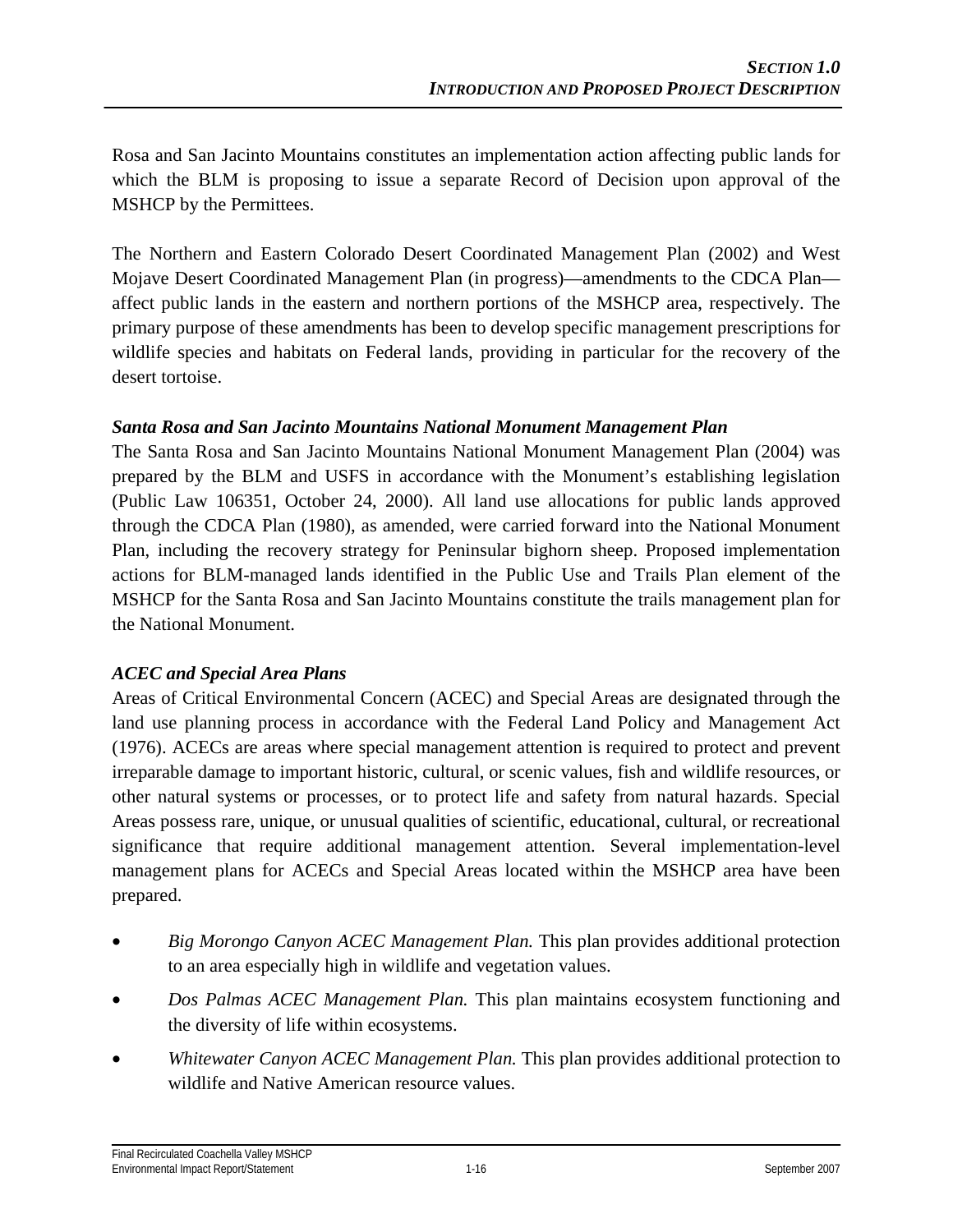- *Coachella Valley Preserve System Management Plan.* This multi-agency plan, in part, addresses management of public lands in the Thousand Palms, Willow Hole-Edom Hill, and Indian Avenue Preserves primarily for the protection of the Coachella Valley fringetoed lizard. Public lands within these areas have been designated as an ACEC.
- *Chuckwalla Bench ACEC Management Plan.* This plan provides special management attention to the unique wildlife and vegetation values in this area. The Chuckwalla Bench ACEC was enveloped by the Chuckwalla Desert Wildlife Management Area (DWMA), also designated as an ACEC through the Northern and Eastern Colorado Desert Coordinated Management Plan. The Chuckwalla DWMA was designated to protect desert tortoise and significant natural resources including special status plant and animal species and natural communities. Upon designating the Chuckwalla DWMA as an ACEC, the Chuckwalla Bench ACEC designation was terminated.

#### **U.S. Forest Service**

- San Bernardino National Forest Land Use Management Plan
- Santa Rosa/San Jacinto National Monument Management Plan (with BLM)

#### **National Park Service**

- Land Protection Plan for Joshua Tree National Park
- Joshua Tree National Park General Management Plan
- Backcountry and Wilderness Management Plan

#### **U.S. Fish and Wildlife Service**

- Arroyo Southwestern Toad Recovery Plan
- Recovery Plan for Bighorn Sheep in the Peninsular Ranges, California
- Desert Tortoise Recovery Plan
- Desert Pupfish Recovery Plan
- Draft Recovery Plan for the Least Bell's Vireo
- Yuma Clapper Rail Recovery Plan

#### **California Department of Fish and Game**

- Carrizo Canyon Ecological Reserve Management Plan
- Hidden Palms Ecological Reserve Management Plan
- Magnesia Spring Ecological Reserve Management Plan
- Oasis Springs Ecological Reserve Management Plan

#### **California Department of Parks and Recreation**

- Salton Sea State Recreation Area Management Plan
- Mount San Jacinto State Park Management Plan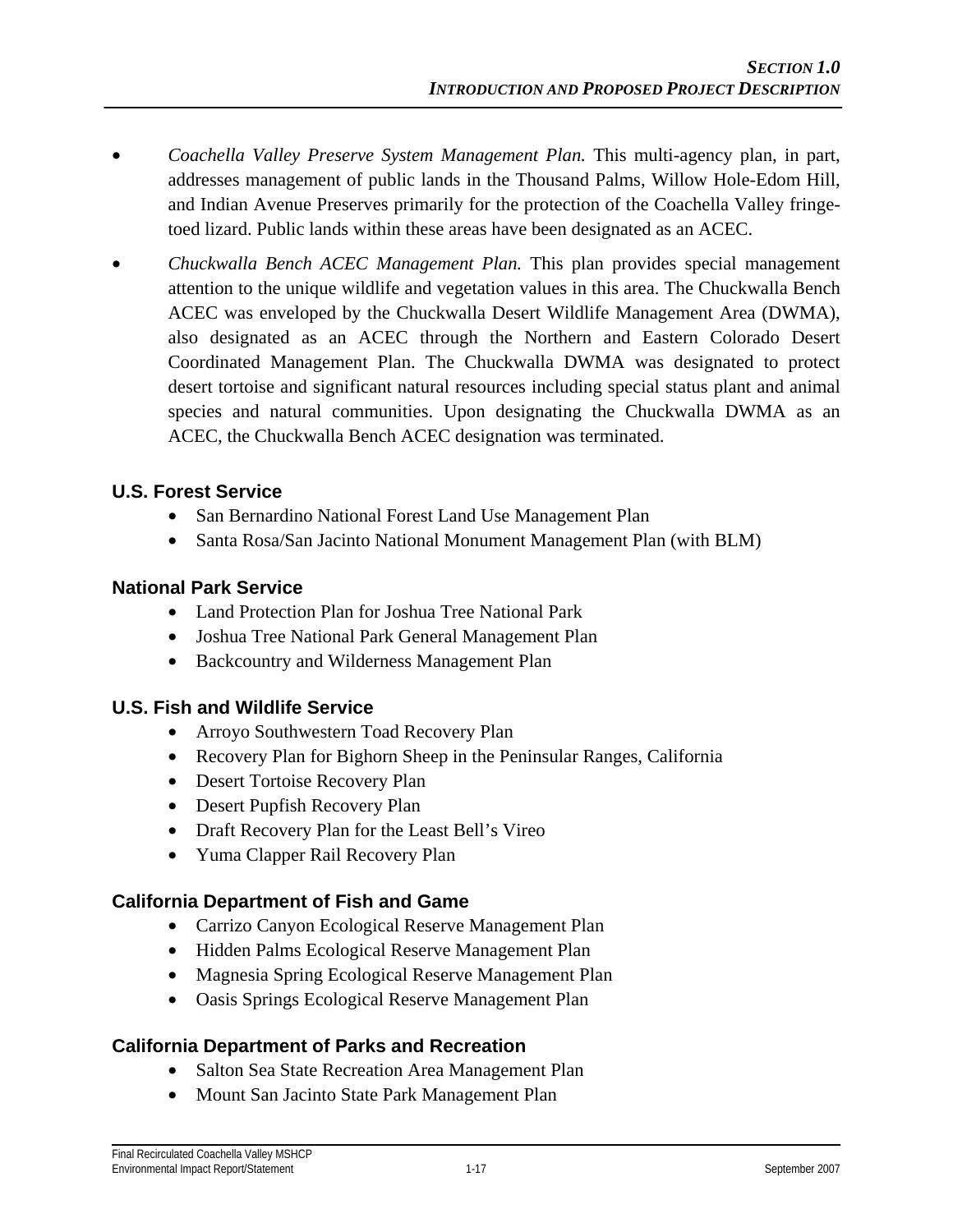#### **Multiple Agency Plans**

- Northern and Eastern Colorado Desert Coordinated Management Plan
- West Mojave Desert Coordinated Management Plan
- Coachella Valley Fringe-toed Lizard Habitat Conservation Plan
- Coachella Valley Preserve System Management Plan
- Santa Rosa Mountains Wildlife Habitat Management Plan
- Flat-tailed Horned Lizard Range-wide Management Strategy (1997)

#### **Local Plans**

- City of Cathedral City General Plan
- City of Coachella General Plan
- City of Desert Hot Springs General Plan
- City of Indian Wells General Plan
- City of Indio General Plan
- City of La Quinta General Plan
- City of Palm Desert General Plan
- City of Palm Springs General Plan
- City of Rancho Mirage General Plan
- County of Riverside General Plan
- Coachella Valley Water District (CVWD) Coachella Valley Water Management Plan
- Riverside County Flood Control and Water Conservation District Master Drainage Plans for Palm Springs Area
- Coachella Valley Area Transportation System Plan

### **Tribal Plans**

• Draft Agua Caliente Band of Cahuilla Indians Tribal MSHCP (in Federal review)

## **1.7 Public Participation and Scoping Process**

The Coachella Valley MSHCP planning effort has been under way since 1994 when a scoping study prepared for CVAG by the CVMC was publicly considered and led to the initiation of Plan preparation. Subsequently, an MOU was prepared, considered at public hearings of CVAG member jurisdictions and the CVAG Executive Committee, and fully executed in early 1996. The CVAG members amended the MOU in 1997 to concurrently prepare an NCCP.

### **Project Advisory Group**

Subsequent to the execution of the Plan MOU, a diverse Project Advisory Group (PAG) was established, comprising representatives of parties to the MOU and a variety of other entities, including CVWD, University of California, Building Industry Association, Sierra Club, The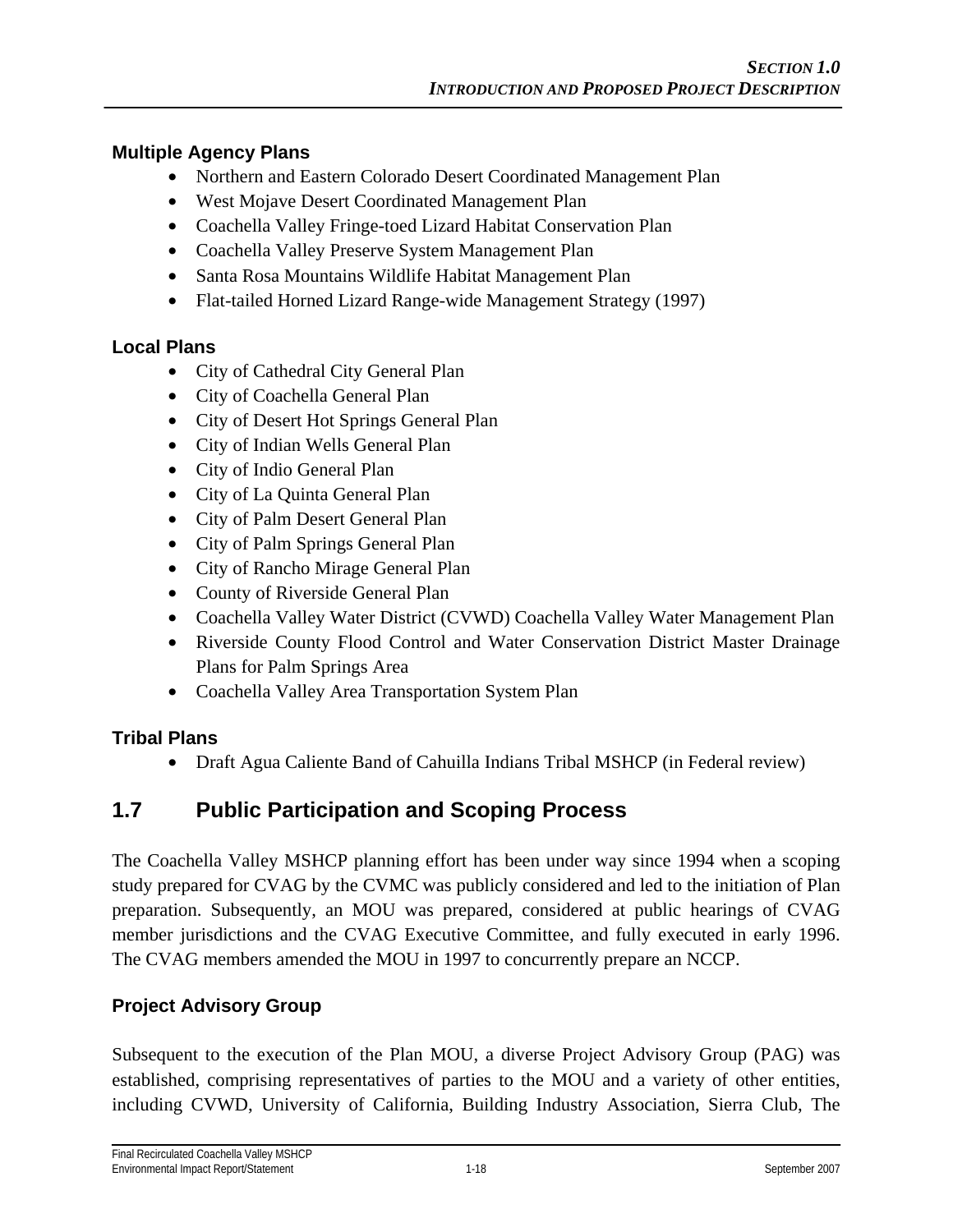Nature Conservancy, Center for Natural Lands Management, Riverside County Farm Bureau, and a variety of other interest groups and private citizens. PAG meetings have been and continue to be open to the public where provision is made for public comment during meetings. A representative of the Agua Caliente Band of Cahuilla Indians attended many PAG meetings.

Public forums were held in 1998, 1999, and 2000, and special meetings and contact by mail have provided additional opportunities for potentially affected landowners to offer input into the planning process. See Section 1.1 in Appendix I of the MSHCP for a complete list of public meetings held.

The MSHCP planning process has included the local agencies that are also the proposed Local Permittees. They include the eight cities of the Coachella Valley (Cities), the County of Riverside (County), CVWD, IID, County Flood Control, County Parks, and County Waste. Caltrans, State Parks, and CVMC will be State Permittees and signatories to the IA. BLM, NPS, and USFS are managers of significant public lands in the Plan Area and will participate in Plan implementation through Cooperative Agreements or Memoranda of Understandings.

#### **Notice of Preparation and Notice of Intent**

Formal public notices were prepared and published regarding the intent of CVAG to prepare a joint EIR/EIS. The CEQA Notice of Preparation (NOP) was transmitted on June 19, 2000, to a wide audience of public agencies, quasi-public entities and public utilities, and other parties of interest. The NOP included the CEQA Initial Study Checklist, Addendum to same and detailed discussion of areas of potential environmental concern associated with the proposed MSHCP. A variety of responses were received on the NOP and are included in Appendix A of this Final Recirculated EIR/Supplemental Final EIS.

On June 28, 2000 a Notice of Intent (NOI) was published by the USFWS in the Federal Register (65 FR 125) in compliance with 40 C.F.R. 1501.7 and 40 C.F.R. 1508.22. The NOI identified participating agencies, provided a detailed summary of the proposed action and the species planned for protection, involved parties and dates and times for three public scoping sessions held on the following dates:

- July 10, 2000, 6:30 p.m. to 8:30 p.m., City Hall Council Chambers, 68-700 Avenida Lalo Guerrero, Cathedral City, California.
- July 11, 2000, 6:30 p.m. to 8:30 p.m., City Hall Council Chambers, 68-700 Avenida Lalo Guerrero, Cathedral City, California.
- July 12, 2000, 6:30 p.m. to 8:30 p.m., City Hall Council Chambers, 78-495 Calle Tampico, La Quinta, California.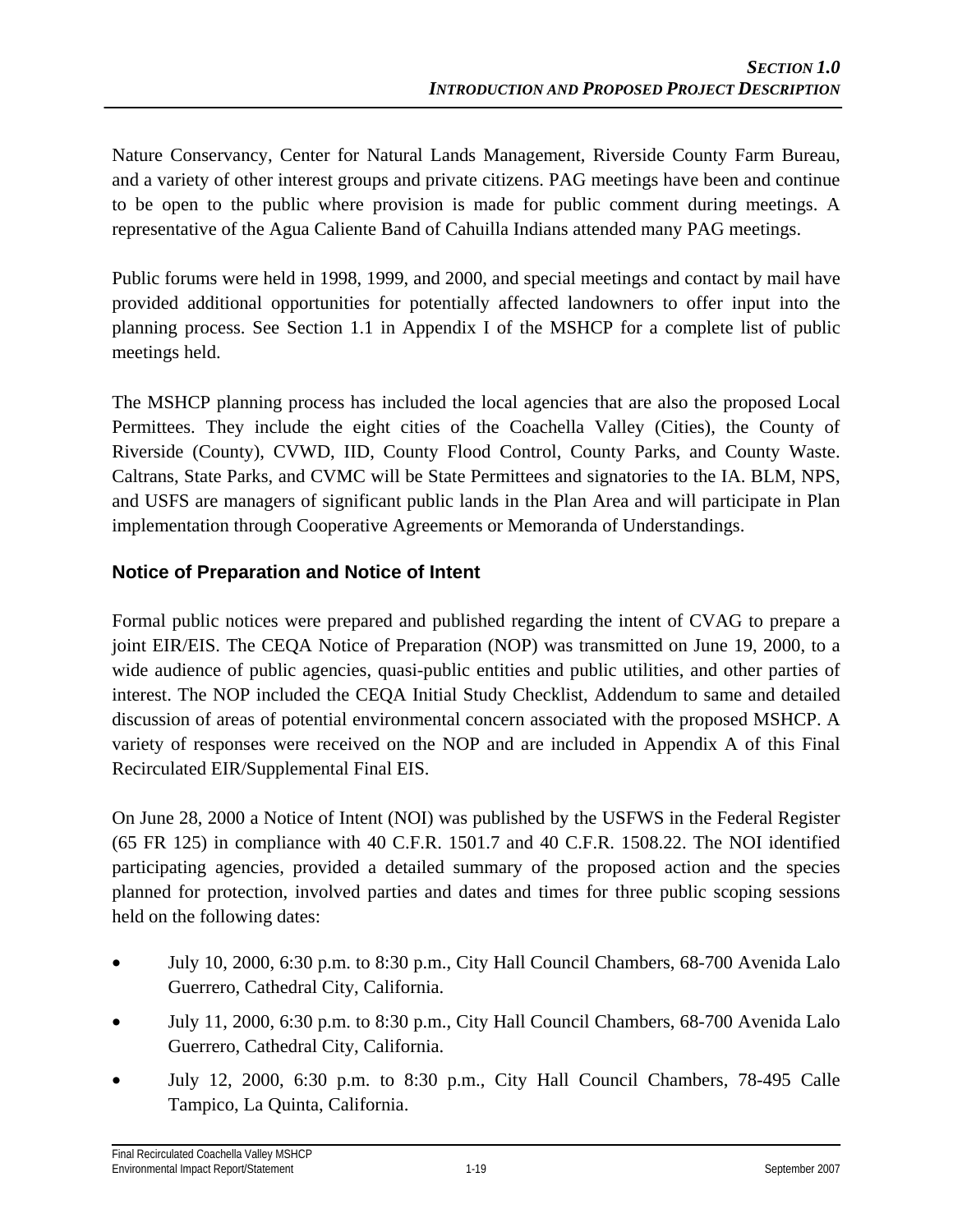The meetings on July 10, and 12, 2000, broadly focused on the scope and content of the EIR/EIS as it relates to the proposed Plan and to associated proposed amendments of the CDCP. The meeting on July 11, 2000, specifically focused on the trail component of these plans. See Appendix I of the MSHCP for more information on public scoping. The public comment period for the EIR/EIS was originally designated from November 5, 2004, until February 2, 2005. This period was extended an additional 30 days until March 7, 2005, providing for a 90-day comment period. Several public meetings were also held during the public comment period and testimony was documented by a court reporter for consideration in preparing the Final EIR/EIS.

A Final EIR/EIS was prepared in February 2006. In June 2006, the City of Desert Hot Springs voted not to approve the Plan. The CVAG Executive Committee then rescinded its approval of the Plan and EIR/EIS certification and directed that the Plan be revised to remove Desert Hot Springs as a Permittee and reflect other project description modifications that had been suggested during public review. Section 15088.5 of CEQA states that, "A lead agency is required to recirculate the EIR when significant new information is added." The revisions to the project description represent significant new information; therefore, a revised and Recirculated Draft EIR/Supplemental Final EIS was prepared and recirculated pursuant to Section 15088.5 of CEQA. As part of that Recirculated Draft EIR/Supplemental Final EIS preparation effort, the determination was made that a new Notice of Preparation and Notice of Intent are not necessary.

## **1.8 Environmental Issues Analyzed in the EIR/EIS**

The environmental issues of the proposed project are addressed in two distinct sections of this document. Section 4.0 reflects analysis of impacts from adoption/implementation of the MSHCP, while Section 5.0 reflects analysis of impacts from adoption/implementation of the Santa Rosa and San Jacinto Mountains Trail Plan. Environmental issues analyzed include land use compatibility, transportation, mineral and energy resources, agricultural lands, flooding, water resources, biological and cultural resources, air quality, noise, visual/scenic resources, utilities and public facilities, socio-economic resources, and environmental justice and children.

# **1.9 Regional Project Location**

The Coachella Valley MSHCP Plan Area is located in a low desert region of central Riverside County, in southern California and encompasses approximately 1,136,400 acres or about 1,776 square miles. It is located approximately 100 miles east of Los Angeles and about 75 miles west of the Colorado River. The boundaries of San Bernardino, San Diego, and Imperial counties delineate portions of the Plan Area. The Plan Area encompasses more than 25% of Riverside County, which is roughly the size of the State of Connecticut and is the fourth largest county in the United States. Please see *Exhibits 1* and *2*.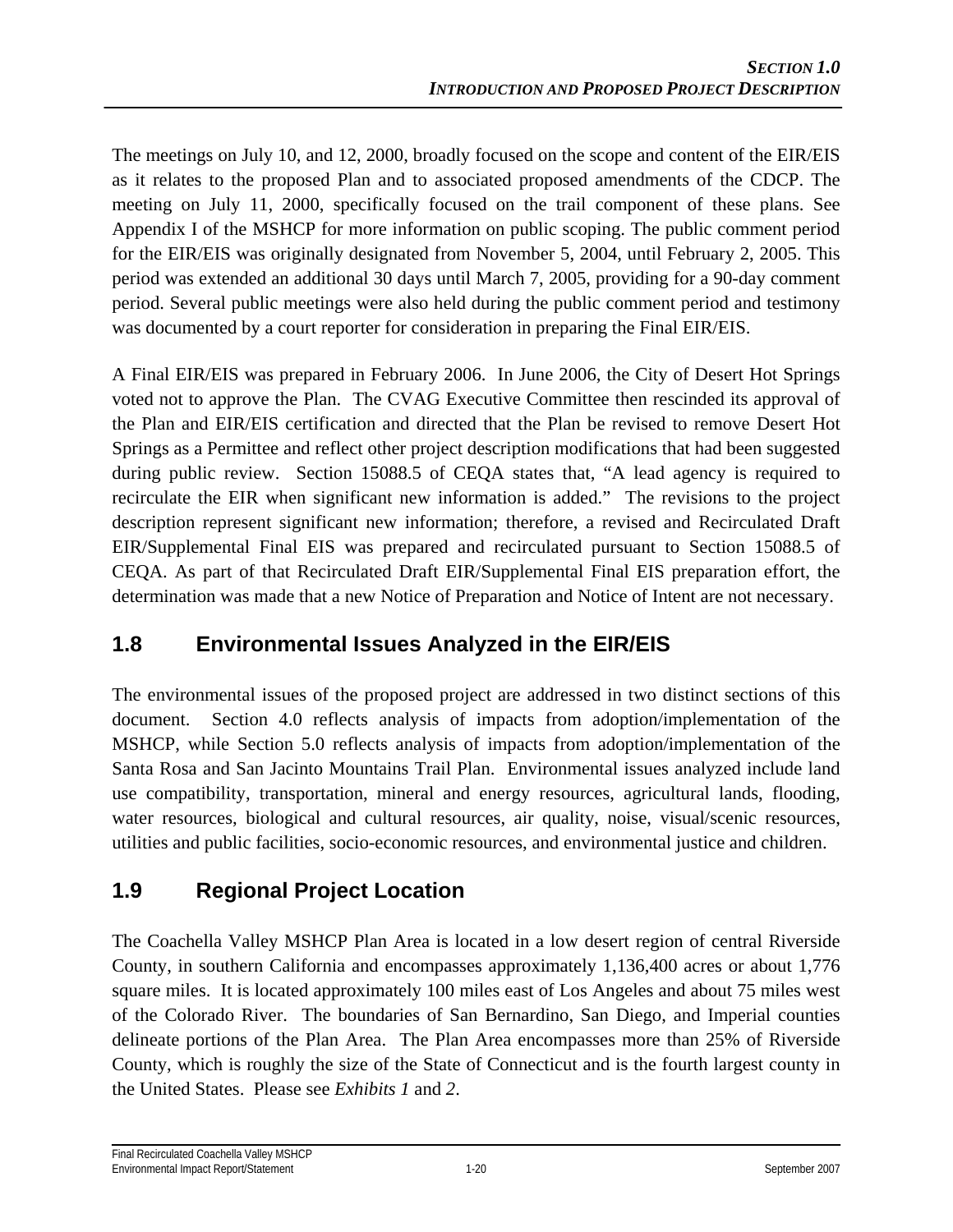